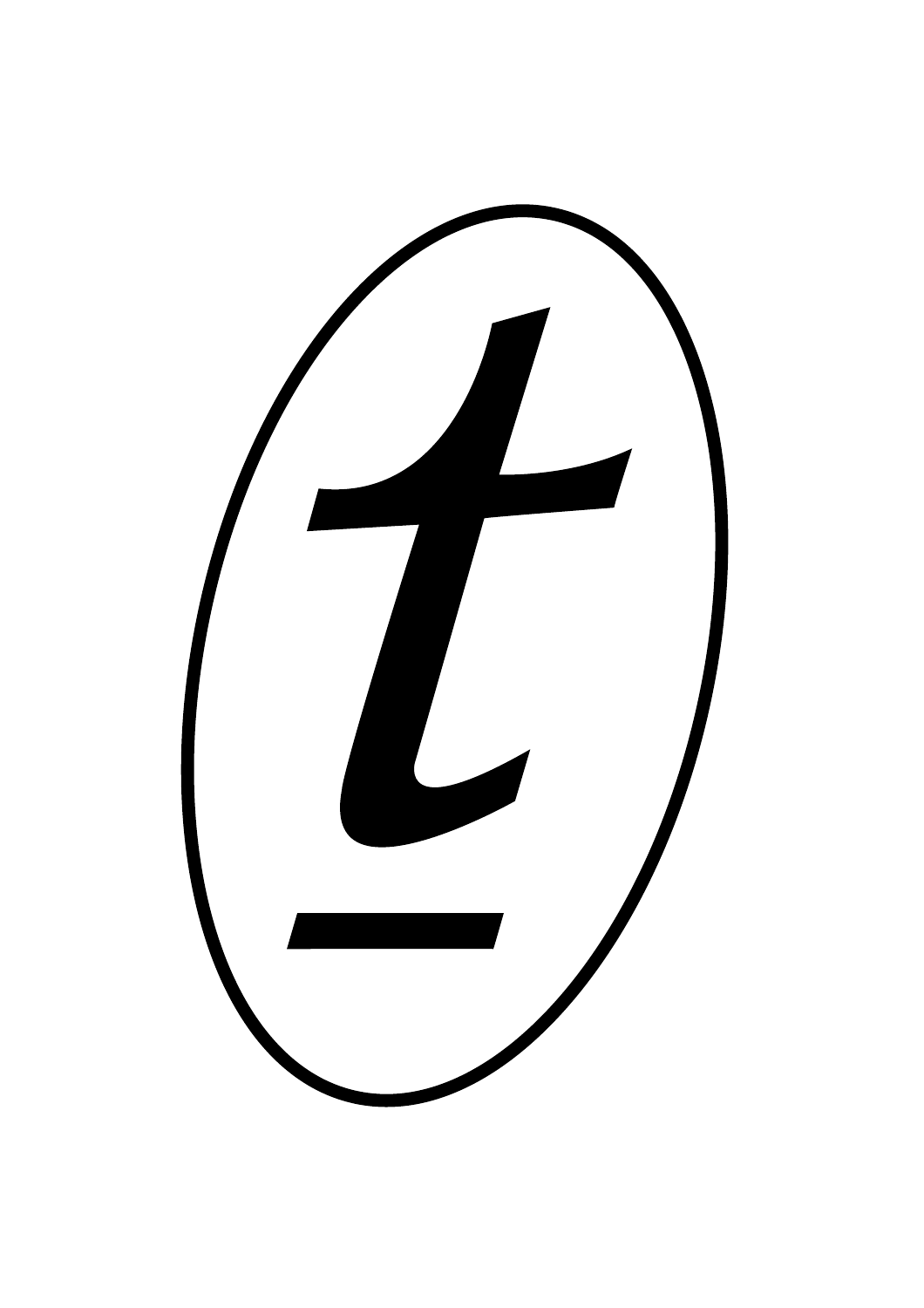# **The Text Publishing Company**

### **Frankfurt Rights Guide 2021**

![](_page_1_Picture_2.jpeg)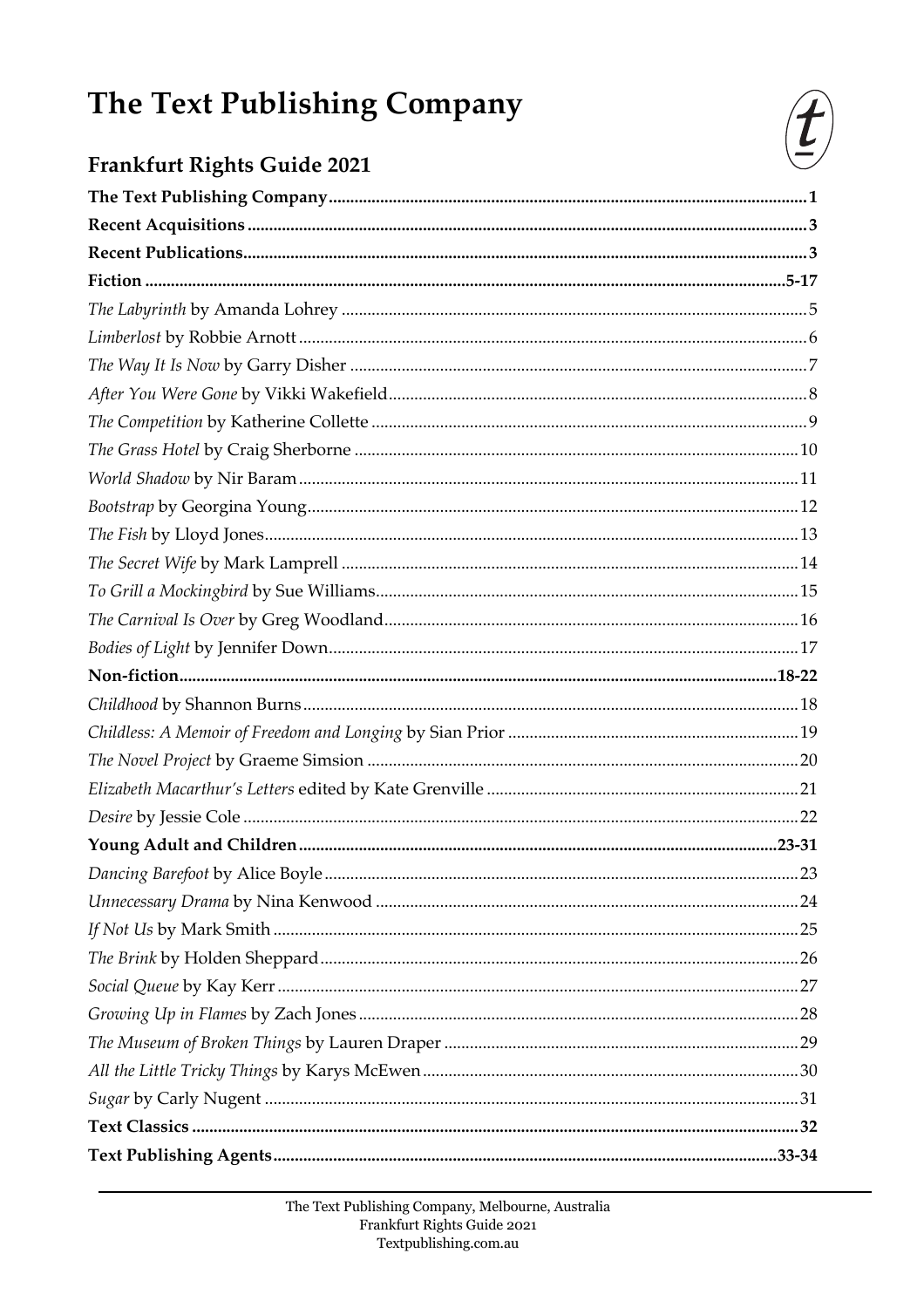### **The Text Publishing Company acknowledges the Traditional Owners of the country on which we work, the Wurundjeri people of the Kulin Nation, and pays respect to their Elders past and present.**

### **For additional information, please contact:**

| Lara Shprem                          |                                   |  |
|--------------------------------------|-----------------------------------|--|
| Rights Coordinator                   |                                   |  |
| The Text Publishing Company          | lara.shprem@textpublishing.com.au |  |
| Wurundjeri Country                   |                                   |  |
| Level 6, Royal Bank Chambers         |                                   |  |
| 287 Collins Street                   | tel: $+61386104511$               |  |
| Melbourne Victoria 3000 Australia    |                                   |  |
|                                      |                                   |  |
| Anne Beilby                          |                                   |  |
| <b>Rights and Contracts Director</b> |                                   |  |
| The Text Publishing Company          | anne.beilby@textpublishing.com.au |  |
| Wurundjeri Country                   |                                   |  |
| Level 6, Royal Bank Chambers         |                                   |  |
| 287 Collins Street                   | tel: $+61386104535$               |  |
| Melbourne Victoria 3000 Australia    |                                   |  |

### **www.textpublishing.com.au**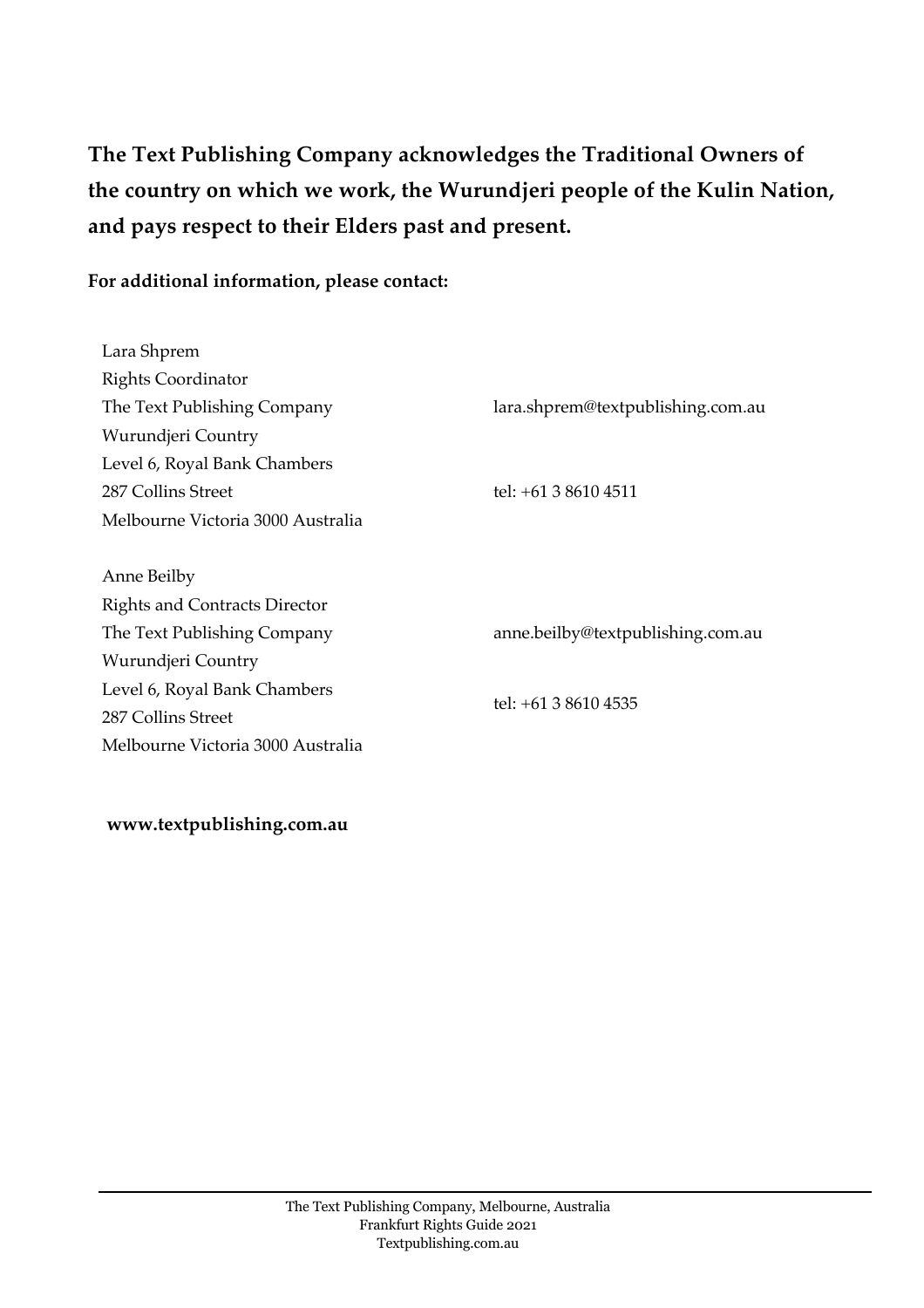## **Recent Acquisitions**

### **Children and Young Adult**

| Boyle, Alice        | Dancing Barefoot            | World                    | Author                             |
|---------------------|-----------------------------|--------------------------|------------------------------------|
| King, A.S.          | Switch                      | UK & Comm excl<br>Canada | Penguin Random House<br><b>USA</b> |
| Kelly, Erin Entrada | Those Kids from Fawn Creek  | UK & Comm excl<br>Canada | Rights People UK                   |
| Sheppard, Holden    | The Brink                   | World                    | Left Bank Literary                 |
| Sheppard, Holden    | <b>Nullarbor Brothers</b>   | World                    | Left Bank Literary                 |
| Thompson, Lin       | The Best Liars in Riverview | UK & Comm excl<br>Canada | Hachette Book Group USA            |
| Webster, Allayne    | Selfie                      | World                    | Jane Novak Literary Agency         |

### **Adult**

| Borrell, Brendan       | The First Shots                       | UK & Comm excl<br>Canada | AM Heath                                    |
|------------------------|---------------------------------------|--------------------------|---------------------------------------------|
| Caddy, Meg             | Slipping the Noose                    | World                    | Author                                      |
| Cotter, Andrew         | Dog Days: A Year with Olive and Mabel | <b>ANZ</b>               | Black & White                               |
| Del Amo, Jean-Baptiste | Le Fils de L'homme                    | <b>ANZ</b>               | <b>RCW Literary Agency</b>                  |
| Down, Jennifer         | Untitled collection of stories        | World                    | Author                                      |
| Grenville, Kate        | Elizabeth Macarthur's Letters         | World                    | Jane Novak Literary Agency                  |
| Hendrick, Kate         | Fish out of Water                     | World                    | Author                                      |
| Jinks, Catherine       | Untitled novel                        | World                    | Margaret Connolly &<br>Associates           |
| Jones, Kimberly        | How We Can Win                        | UK & Comm excl<br>Canada | Farrar, Straus and Giroux                   |
| Jones, Lloyd           | The Fish                              | World                    | Author                                      |
| Kenwood, Nina          | Unnecessary Drama                     | World                    | Author                                      |
| Kenwood, Nina          | Untitled novel                        | World                    | Author                                      |
| Malcolm, Janet         | Pictures                              | <b>ANZ</b>               | Farrar, Straus and Giroux                   |
| Meyer, Marissa (ed.)   | Serendipity                           | <b>ANZ</b>               | <b>Jill Grinberg Literary</b><br>Management |
| Meyer, Marissa         | Gilded duology                        | <b>ANZ</b>               | <b>Jill Grinberg Literary</b><br>Management |
| Saeed, Aisha           | <b>Omar Rising</b>                    | UK & Comm excl<br>Canada | Penguin Random House<br><b>USA</b>          |
| Tokarczuk, Olga        | The Books of Jacob                    | ANZ                      | <b>RCW Literary Agency</b>                  |
| Williams, Sue          | To Grill a Mockingbird                | World                    | Author                                      |
| Woodland, Greg         | The Carnival Is Over                  | World                    | Melanie Ostell Literary                     |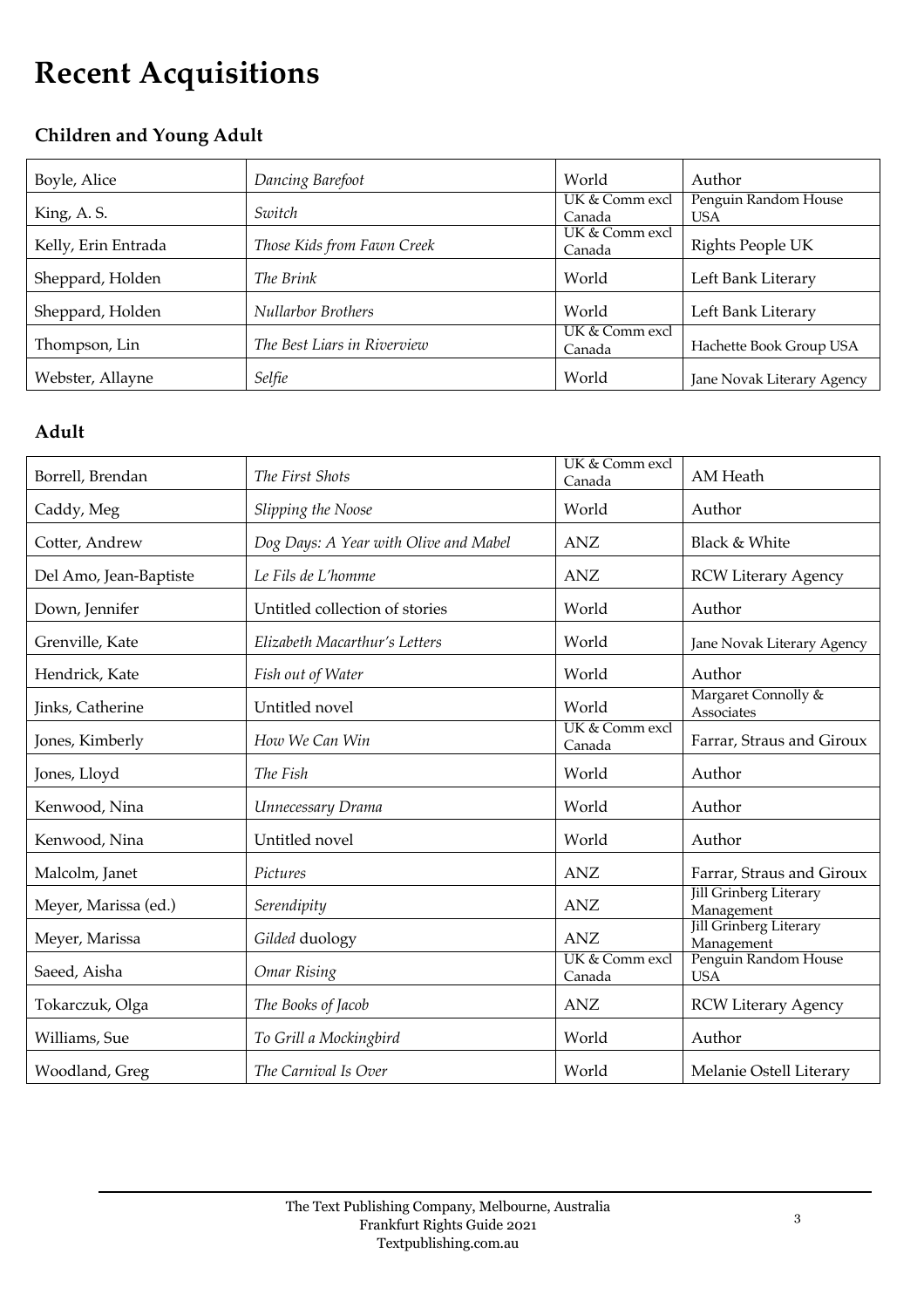## **Recent Publications**

### **Children and Young Adult**

| Arnold, David                 | The Electric Kingdom                                                                | <b>Writers House USA</b>                                          |
|-------------------------------|-------------------------------------------------------------------------------------|-------------------------------------------------------------------|
| Gale, Emily and Weetman, Nova | Elsewhere Girls                                                                     | Authors                                                           |
| Hall, Leanne                  | The Gaps                                                                            | Author                                                            |
| He, Joan                      | The Ones We're Meant to Find                                                        | <b>Rights People</b>                                              |
| Laguna, Ingrid                | Bailey Finch Takes a Stand                                                          | Curtis Brown Australia                                            |
| Obama, Barack                 | Dreams From My Father: Adapted for Young Adults:<br>A Story of Race and Inheritance | Abner Stein in association with Dystel,<br>Goderich & Bourret LLC |
| Paterson, Andrew              | Rainfish                                                                            | Author                                                            |
| Pitt, Darrell                 | <b>Balloon Girls</b>                                                                | Author                                                            |

### **Adult**

| Barbery, Muriel                 | A Single Rose                                                                       | Actes Sud                                                                |
|---------------------------------|-------------------------------------------------------------------------------------|--------------------------------------------------------------------------|
| Burnet, Graeme Macrae           | Case Study                                                                          | Blake Friedmann Literary Agency Ltd                                      |
| Down, Jennifer                  | <b>Bodies of Light</b>                                                              | Author                                                                   |
| Ellmann, Lucy                   | Things Are Against Us                                                               | <b>Galley Beggar Press</b>                                               |
| Fenster, Gigi                   | A Good Winter                                                                       | High Spot Literary                                                       |
| Hall, Steven                    | Maxwell's Demon                                                                     | Canongate                                                                |
| Hillman, Robert                 | The Bride of Almond Tree                                                            | Jacinta di Mase Management                                               |
| Jennings, Karen                 | An Island                                                                           | <b>Holland House Books</b>                                               |
| Jinks, Catherine                | The Attack                                                                          | Margaret Connolly & Associates                                           |
| Low, Nic                        | Uprising                                                                            | Author                                                                   |
| McCourt, Suzanne                | The Tulip Tree                                                                      | Author                                                                   |
| Ozeki, Ruth                     | The Book of Form and Emptiness                                                      | Abner Stein in association with The<br>Friedrich Agency                  |
| Rothwell, Nicolas               | Red Heaven                                                                          | Margaret Connolly & Associates                                           |
| Rowell, Simon                   | The Long Game                                                                       | Author                                                                   |
| Sentilles, Sarah                | Stranger Care                                                                       | Penguin Random House USA                                                 |
| Simsion, Graeme and Buist, Anne | Two Steps Onward                                                                    | Authors                                                                  |
| Suiter Clarke, Amy              | Girl, 11                                                                            | Abner Stein in association with Dystel,<br>Goderich & Bourret LLC        |
| Widder, Edith                   | Below the Edge of Darkness: A Memoir of Exploring<br>Light and Life in the Deep Sea | Abner Stein in association with Chase                                    |
| Wilson, Kevin                   | Tunneling to the Center of the Earth                                                | Literary Agency LLC<br>Abner Stein in association with The Book<br>Group |
| Yan, Lianke                     | Hard Like Water                                                                     | The Susijn Agency                                                        |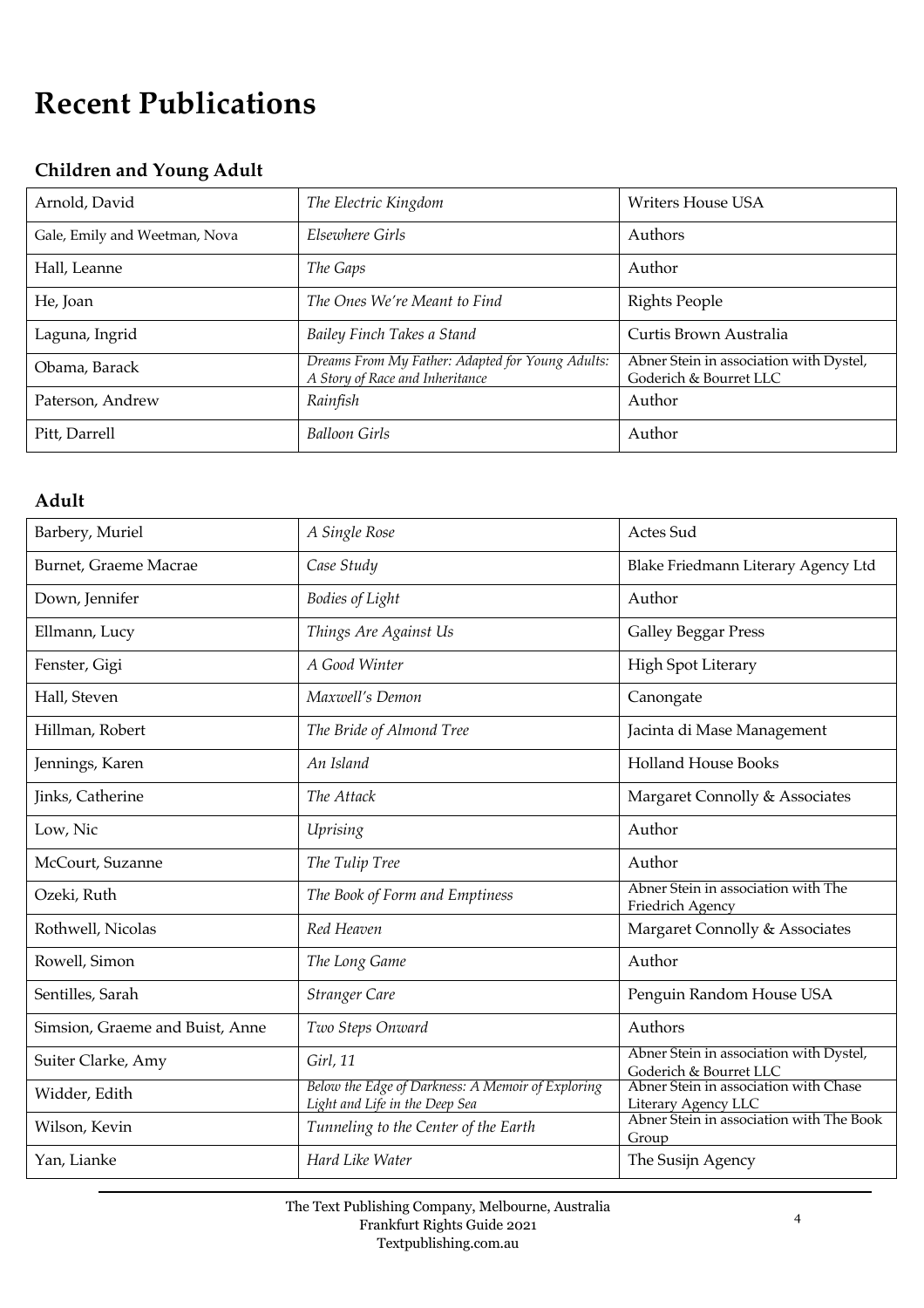## *The Labyrinth* **by Amanda Lohrey**

### **Winner of the 2021 Miles Franklin Literary Award**

A profound novel by one of Australia's most admired authors, *The Labyrinth* is a moving tale of solitude, community and the possibility of starting over.

Erica Marsden's son, an artist, has been imprisoned for homicidal negligence. In a state of grief, Erica cuts off all ties to family and friends, and retreats to a quiet hamlet on the south-east coast near the prison where he is serving his sentence.

There, in a rundown shack, she obsesses over creating a labyrinth by the ocean. To build it—to find a way out of her quandary—Erica will need the help of strangers. And that will require her to trust, and to reckon with her past.

*The Labyrinth* is a hypnotic story of guilt and denial, of the fraught relationship between parents and children, and a meditation on how art can both be both ruthlessly destructive and restore sanity. It shows Amanda Lohrey to be at the peak of her powers.

Praise for *The Labyrinth*:

'A nuanced and engrossing novel of bread and bones broken, the trace and rack of violence, and threads that lead the way out of exile.' *Saturday Paper*

'A deeply meditative book…Beautifully layered, rich in imagery and meaning, without ever being laboured… It is a sharply tuned novel, a sprawling narrative that resists rigid expectations, instead allowing those who inhabit the pages to surrender themselves to the mode of "reversible destiny" that it is constructed around.' *Guardian*

'My novel of the year, full stop.' *Australian*

**Amanda Lohrey** lives in Tasmania and writes fiction and non-fiction. She has taught at various universities and is a regular contributor to the *Monthly* magazine. Her previous novels include *Vertigo*, *Camille's Bread* and *The Morality of Gentlemen*. In 2012 she received the Patrick White Award for literature.

**Rights Held:** World

Fiction | August 2020 | Finished pages available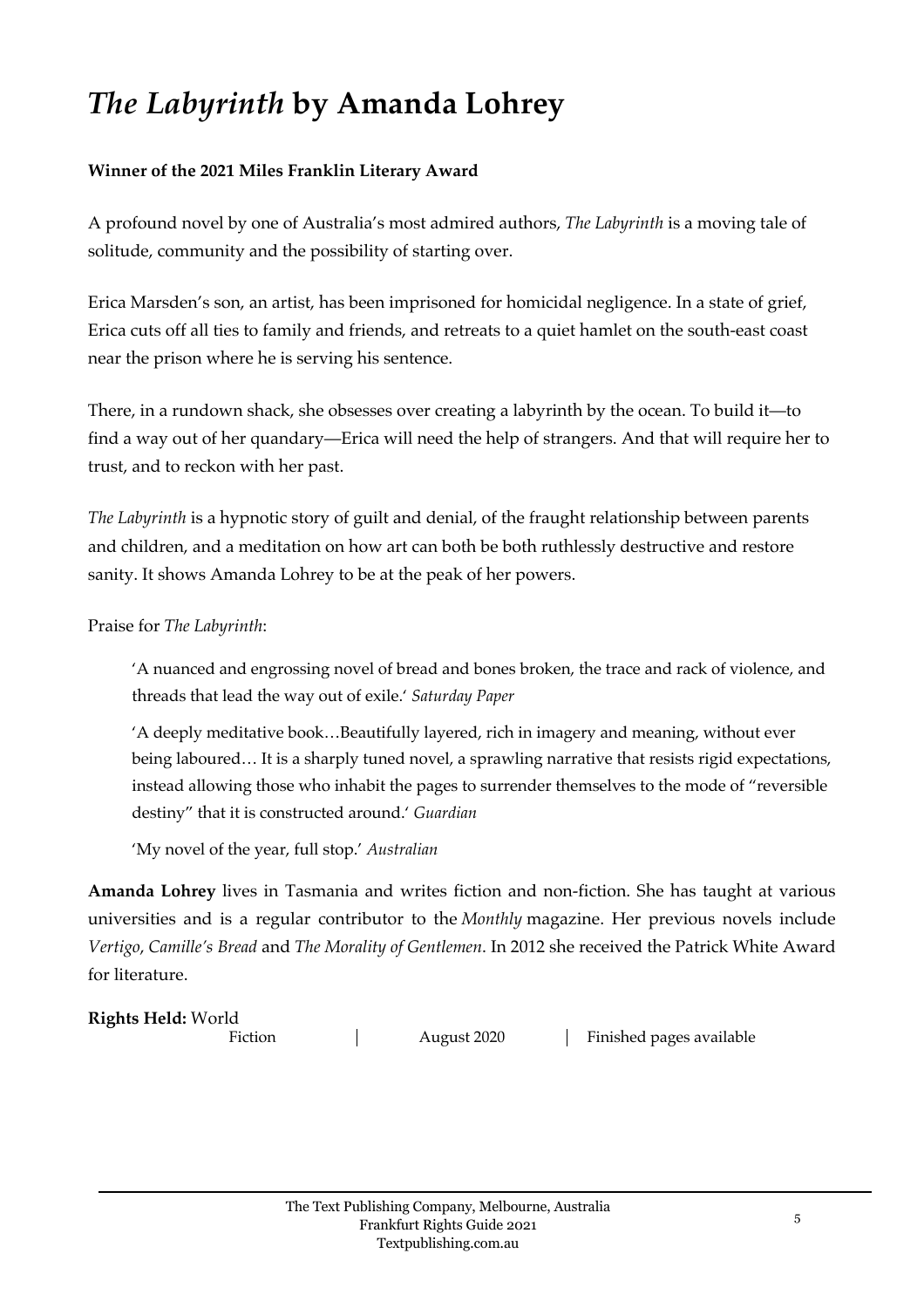## *Limberlost* **by Robbie Arnott**

A brilliant new novel by one of the brightest stars of Australian fiction.

In a small valley, a river flows and a boy becomes a man. Far away, a devastating war is being waged but here seasons pass, an orchard bears fruit and an array of animals—some ordinary, some strange—come and go. The land on which Ned and his family live offers a cycle of death and rebirth, feast and famine.

In Ned's eyes, heroism and carefully measured violence are part of what it means to be a man. Kindness is a silent thing, a matter of small actions not discussed.

While Ned waits and hopes for his brothers to return from service overseas, he works ever more intently shooting rabbits and selling their pelts to buy himself the means to sail the river.

Ned's life is marked with changes: he shrugs off youth and falls in love; later, he learns about loss. This is a book that captures the splendour of life and the wonder of the moments that define a person.

*Limberlost* is a story of fathers and sons, the animals we kill and those we care for, and the mysterious allure of things we don't understand.

**Robbie Arnott** was a 2019 *Sydney Morning Herald* Best Young Novelist and won the Margaret Scott Prize in the 2019 Tasmanian Premier's Literary Prizes. His widely acclaimed debut, *Flames* (2018), was shortlisted for a Victorian Premier's Literary Award, a New South Wales Premier's Literary Award, a Queensland Literary Award, the Readings Prize for New Australian Fiction and Not the Booker Prize. His second novel, *The Rain Heron*, was published to rave reviews in 2020, was shortlisted for the 2021 Miles Franklin Literary Award and won the 2021 *Age* Book of the Year. He lives in Hobart.

**Rights Held:** World **Rights Sold:** UK and Comm. (ex. ANZ and Canada)—Atlantic **Option Publishers:** France—Actes Sud; Norway—Cappelen Damm Fiction | October 2022 | Manuscript available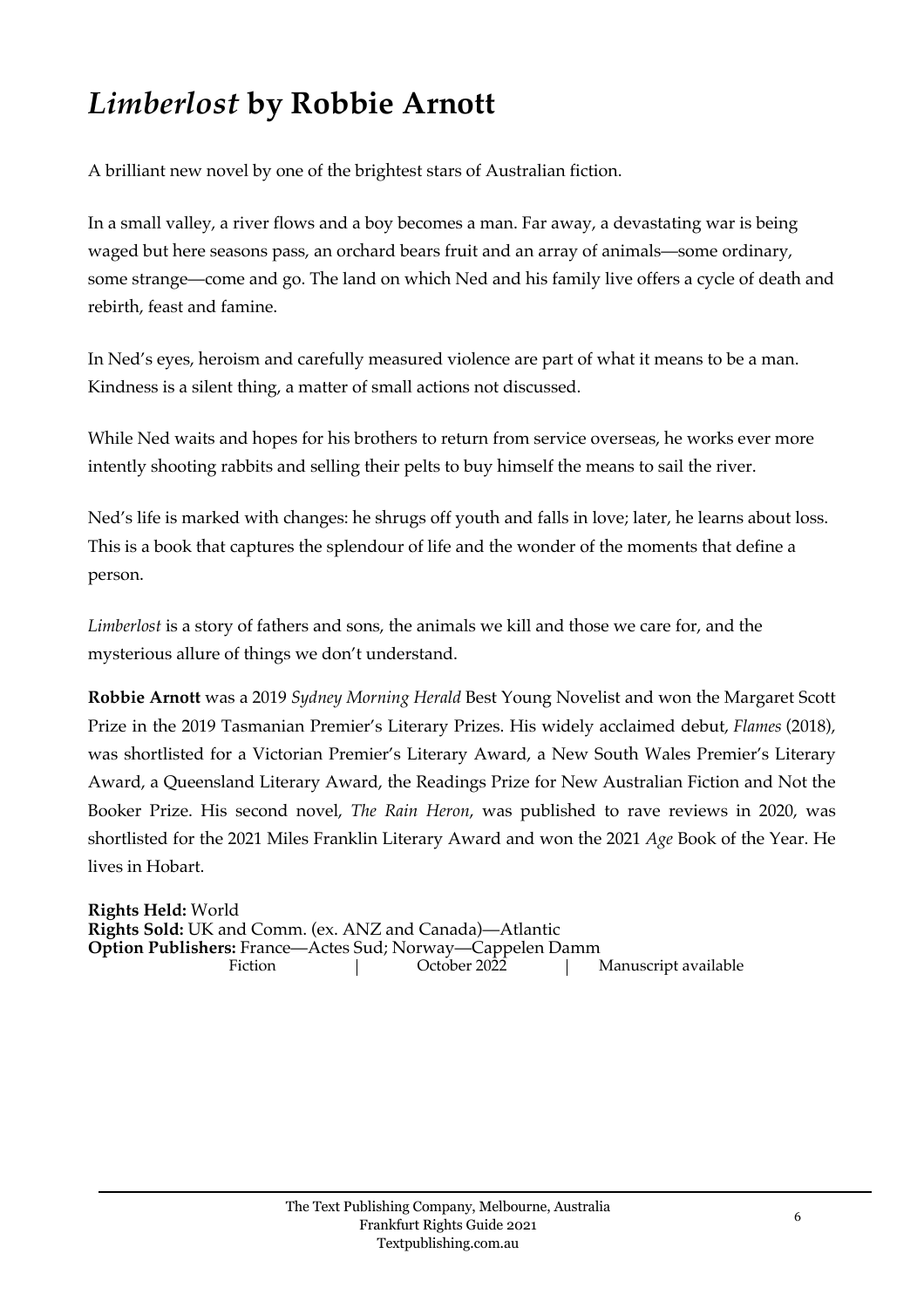## *The Way It Is Now* **by Garry Disher**

Set in a beach-shack town an hour from Melbourne, *The Way It Is Now* tells the story of a burnt-out cop named Charlie Deravin.

Charlie is living in his family's holiday house, on forced leave since he made a mess of things at work.

Things have never been easy for Charlie. Twenty years earlier his mother went missing in the area, believed murdered. His father has always been the main suspect, though her body was never found.

Until now: the foundations are being dug for a new house on a vacant block. The skeletal remains of a child and an adult are found—and Charlie's past comes crashing in on him.

*The Way It Is Now* is the enthralling new novel by Garry Disher, one of Australia's most loved and celebrated crime writers.

Praise for Garry Disher:

'Smooth, assured mastery. ' *New York Times Book Review on Bitter Wash Road*

'Peter Temple and Garry Disher will be identified as the crime writers who redefined Australian crime fiction in terms of its form, content and style. *' Sydney Morning Herald* on *Peace*

'Disher is one the foremost proponents of rural noir' *Sunday Times* on *Consolation*

**Garry Disher** has published fifty titles across multiple genres. He has won multiple German Crime Fiction and Ned Kelly awards, including the Ned Kelly Lifetime Achievement Award. In 2021 his previous novel *Consolation* won the Ned Kelly Award for Best Crime Fiction.

**Rights Held:** World **Rights Sold:** UK and Comm. (ex. ANZ and Canada)—Profile Fiction November 2021 Finished pages available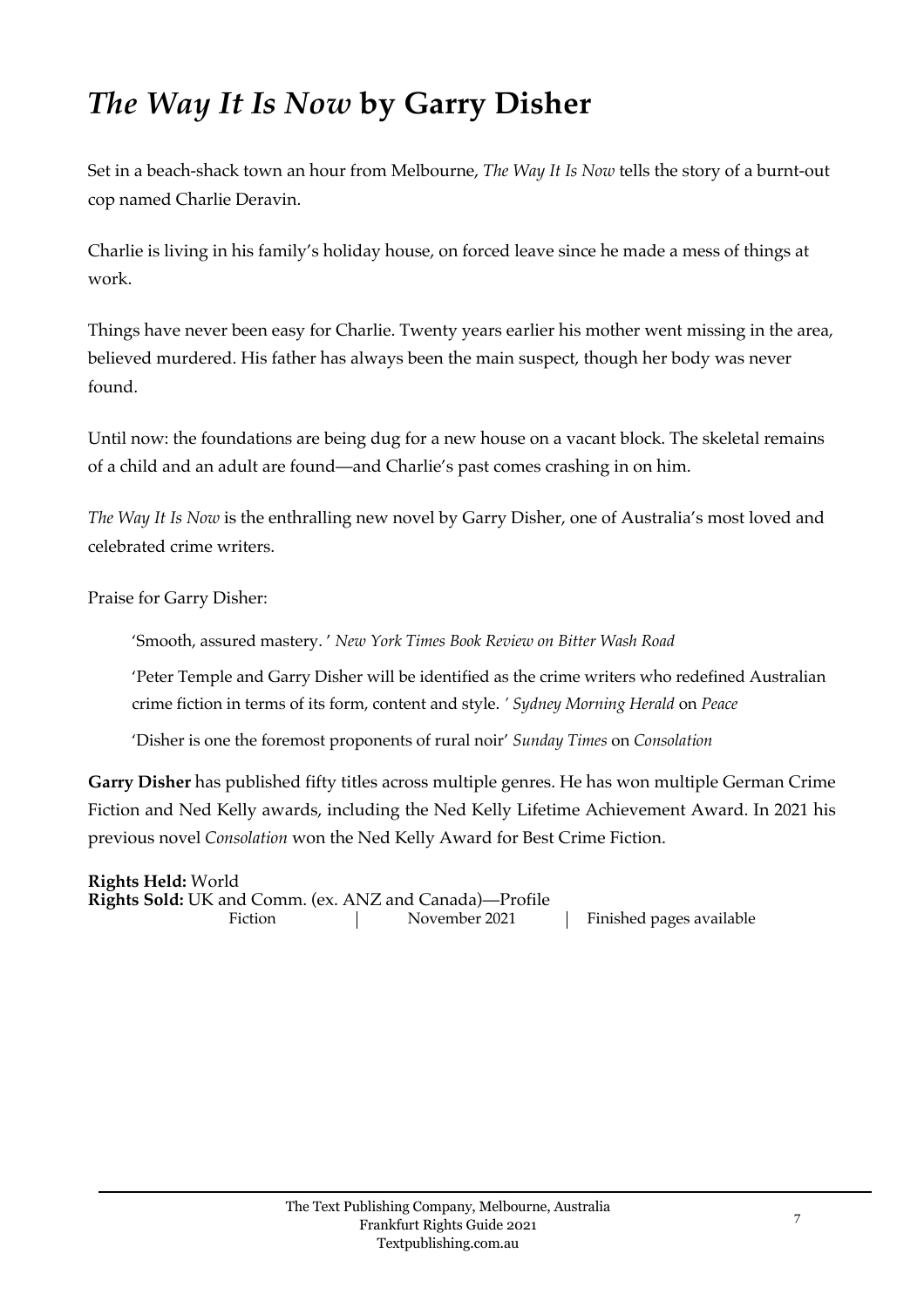## *After You Were Gone* **by Vikki Wakefield**

*Not knowing was like living inside a well with slippery sides and the occasional crack between stones, a foothold, a scrabbling place…That damned pink dress Sarah was wearing. I tortured myself, going over the things I could have changed if I had been paying attention…After Sarah was gone, I still yearned for answers. I moved on, but I'd built my house around the well. While I was busy living, it sank deeper; the distance was greater, the light dimmer. This time the climb might be impossible, but I had no choice—I let myself fall.*

*My life is a story in two parts. Before. After.*

What happens to a family when a child goes missing? How far would you go to learn the truth?

In a busy street market, Abbie lets go of six-year-old Sarah's hand. She isn't a bad mother, just exhausted. When she turns around, her daughter isn't there. After a full-scale search and a highprofile investigation, there is still no trace of Sarah.

Six years later, Abbie is in love and getting married. Her family, despite their problems, have seen her through her worst imaginings—only Abbie's mother seems unwilling to let her move on. Her fragile peace is constantly threatened: not knowing what happened to Sarah is like living with a curse.

Then a phone call from an unknown number offers closure. A man claims to know what happened to Sarah, but if Abbie tells anyone or fails to follow instructions, she'll never find out. What price must Abbie pay to know the truth?

**Vikki Wakefield** writes fiction for young adults and adults. Her books explore family, class and relationships in a contemporary setting. Her novels *All I Ever Wanted, Friday Brown, Inbetween Days and Ballad for a Mad Girl* have been shortlisted for numerous awards. *This Is How We Change the Ending* won Book of the Year: Older Readers, Children's Book Council Awards, 2020. *After You Were Gone* is her first novel for adults.

### **Rights Held:** World

Fiction September 2022 Manuscript available March 2022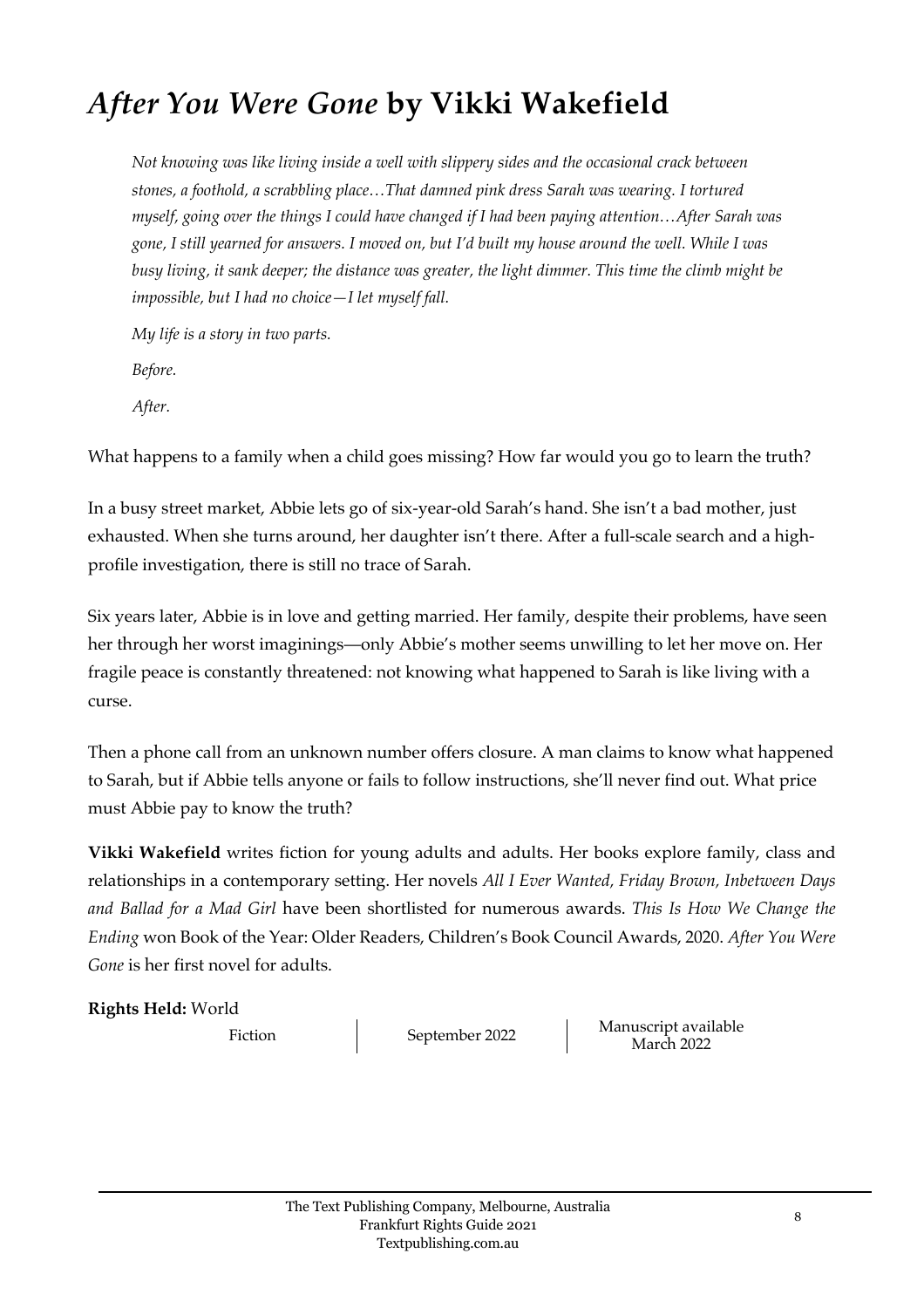## *The Competition* **by Katherine Collette**

Frances quite honestly isn't that excited about the SpeechMakers annual national conference and public-speaking competition. What she's excited about (relatively speaking) is that this year there's a major prize. Frances has a few small problems and forty thousand dollars would go a long way to sorting them out.

Keith is Frances's probably-ex-mentor, it's hard to tell since she's not talking to him, and he disapproves of the prize money. He thinks SpeechMakers should be about self-improvement, not self-enrichment. He wants to win the competition, though. He thinks it might help the situation with his wife, Linda.

Neil doesn't care about the competition at all but Judy, his mother and coach, does, so.

And Rebecca…

Actually, what the hell is Rebecca doing here? Rebecca belongs to Frances's past, not her present. And certainly not her (hopefully) less-disastrous future.

Praise for *The Helpline:* 

'A fun read, full of unique characters.' *Daily Mail*

'The character of Germaine, endearing but far from cutesy, is the great triumph of this accomplished debut.' *Sydney Morning Herald*

'*The Helpline* is populated with prickly women who are often terse or unkind to the people around them. And it's wonderful.' *Broadsheet*

**Katherine Collette,** author of the hilarious *The Helpline*, returns with another sharply observed comedy of manners and a cast of loveable underachievers, headed for self-improvement despite themselves.

**Rights Held:** World **Option Publishers:** UK and Comm. (ex. ANZ & Canada)—Simon & Schuster; Germany—Insel Verlag; Italy—Garzanti February 2022 | Manuscript available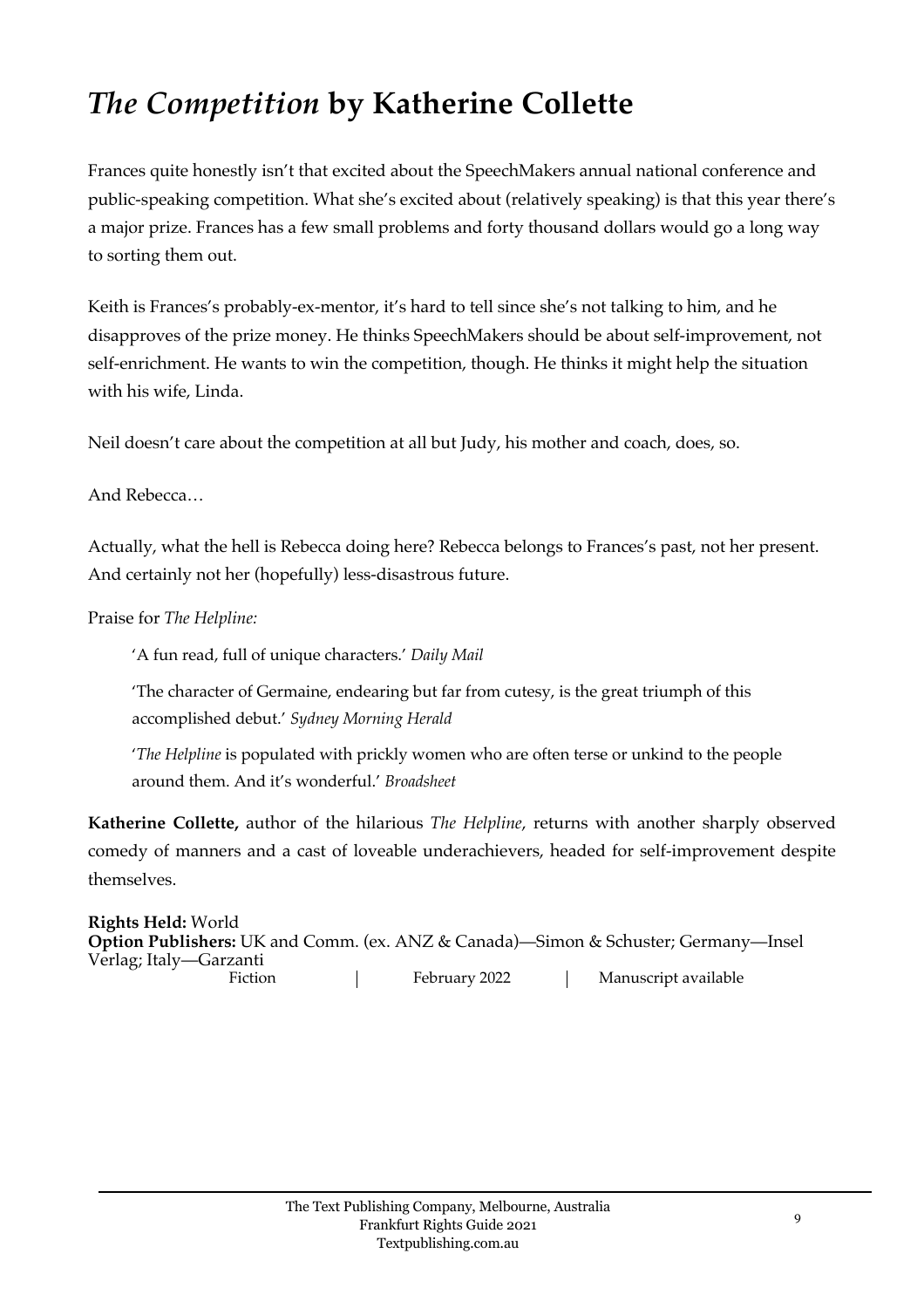## *The Grass Hotel* **by Craig Sherborne**

*Carry me, son. Do not leave me behind.*

*Are you listening to me?*

*Of course you're listening, you say, and add the F-word. Off you go to cope with a storm.*

*Lucerne armfuls for horses. For cows, plain hay.*

Alone in the paddocks of his grass hotel a man tends to his beloved horses, Socks and Boy. The voice of his mother—accusatory, fragmenting from dementia—haunts his every move, an excoriating reminder of his failures in the world of people.

*The Grass Hotel* is a story of damage and repair, of familial obligation and the resentments it can cause. It is also about the profound comfort that a connection with animals can offer.

With its extraordinary use of language, Craig Sherborne's novel is by turns savage and tender, raw and poetic: a small masterpiece.

Praise for Craig Sherborne:

'Sherborne's talents with narrative and poetry combine to produce a striking fiction…offering a unique, vivid portrait of his characters. With the crystallisation and compression of poetry, Sherborne explores ideas of property, freedom and loyalty, and produces a novel as beautiful in its conjunctions as the chandelier swinging over its landscapes.' *Australian* on *Tree Palace*

'A riveting piece of writing that is liable to transfix any reader who gets past the opening chapter…Sherborne is a breathtaking writer because he writes of unspeakable things with a kind of affectless gaucherie that dazzles the mind…this is an engulfing, heart-stopping book—a performance that dazzles the eyes and leaves the reader gasping for air.' *Age* on *The Amateur Science of Love*

**Craig Sherborne's** memoir *Hoi Polloi* was shortlisted for the Queensland and Victorian Premiers' Literary Awards. The follow-up, *Muck*, won the Queensland Literary Award for Non-fiction. Sherborne's debut novel, *The Amateur Science of Love*, won the Best Writing Prize in the 2012 Melbourne Prize for Literature and was shortlisted for the NSW and Victorian Premiers' Awards. He has also written two volumes of poetry, and his journalism and poetry have appeared in Australia's leading literary journals and anthologies. His two most recent novels are *Tree Palace,* shortlisted for the Miles Franklin Literary Award, and *Off the Record.*

**Rights Held:** World

| February 2022 | Manuscript available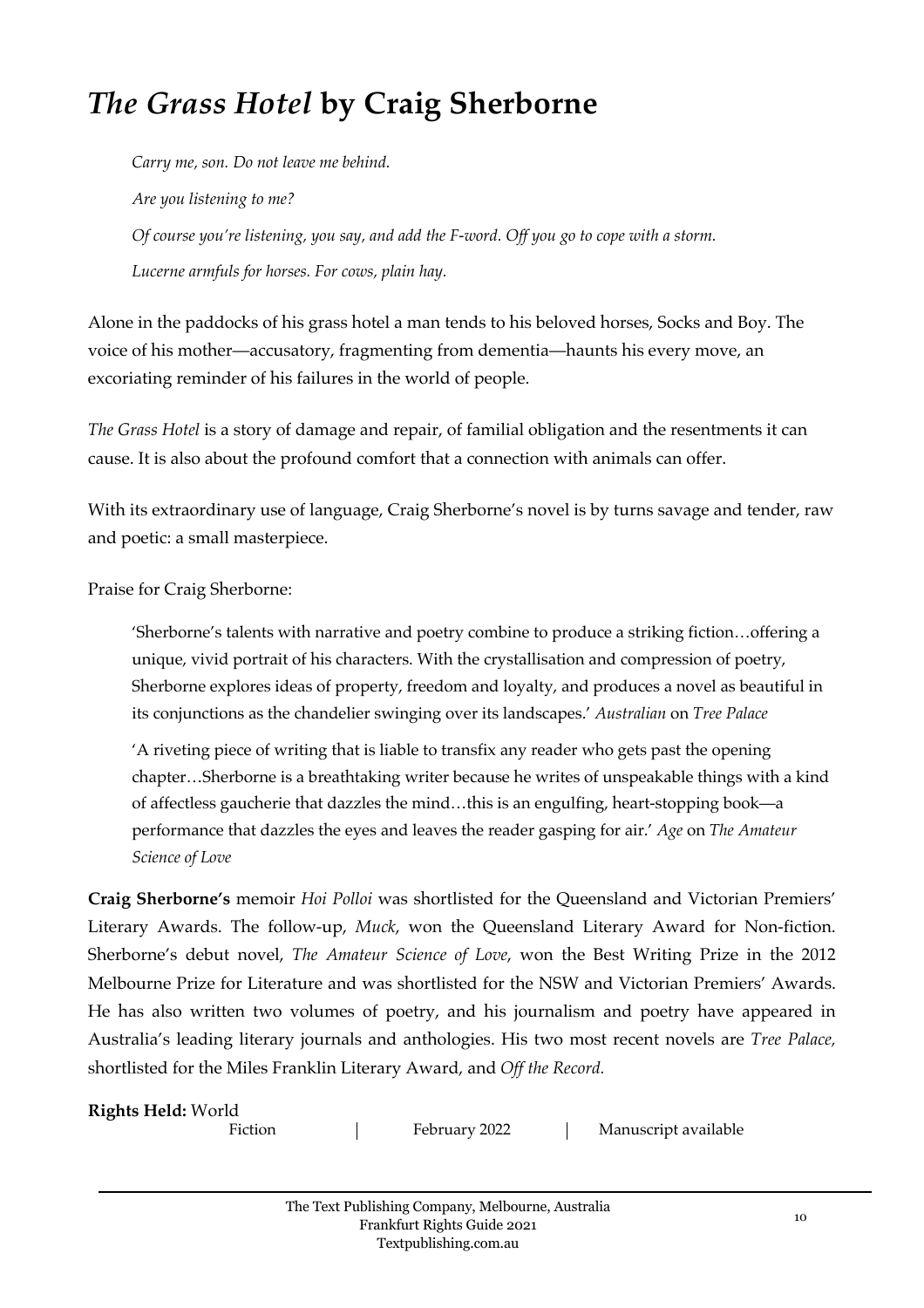## *World Shadow* **by Nir Baram**

### **TRANSLATED FROM THE HEBREW BY JESSICA COHEN**

A fast-paced novel about politics, money, power and corruption that holds a mirror up to the present day.

It's the mid-1990s. Gabriel Mantzur wants to take advantage of all the business opportunities opening up in Israel. Moving in political and financial circles, he finds his way into the upper reaches of power—but the higher he goes, the less he understands the intrigues in which he is involved.

Cut to the present. A group of young Londoners—homeless, unemployed and disaffected—is organising a worldwide strike to protest globalisation and inequality. Sick of being screwed over, they conspire to overturn the prevailing order.

Meanwhile, an eerily familiar American political consulting firm, with interests everywhere from Bolivia to the Congo, ostensibly exists to further liberal and progressive causes—until the veil is drawn back on the true nature of its activities.

With its masterly interwoven narrative strands and its global perspective, *World Shadow* confirms Nir Baram as a major writer on the world stage.

### Praise for *World Shadow:*

'The best novel Baram has written so far, a brilliant literary achievement. *World Shadow* is asking the most important questions of our time.' *Israel Today*

'A real literary achievement. Surely one of the most impressive novels written in Hebrew in the past years. It is a mind-blowing epos that raises big questions about the human spirit, democracy, morals and violence.' *Haaretz*

'One of the most ambitious novels I have ever read…You can hear in *World Shadow* echoes of *Underworld* by Don DeLillo.' *El País*

**Nir Baram** was born in Jerusalem in 1976. He is the author of five novels, including *Good People*, which was translated into English in 2016. His novels have been translated into more than ten languages and received critical acclaim around the world.

**Jessica Cohen** is a British-Israeli-American translator. She shared the 2017 Man Booker International Prize for translating David Grossman's 2014 novel *A Horse Walks into a Bar*.

| <b>Rights Held:</b> World English | Fiction | January 2022                                                                     | Manuscript available |
|-----------------------------------|---------|----------------------------------------------------------------------------------|----------------------|
|                                   |         | The Text Publishing Company, Melbourne, Australia<br>Frankfurt Rights Guide 2021 |                      |
|                                   |         | Textpublishing.com.au                                                            |                      |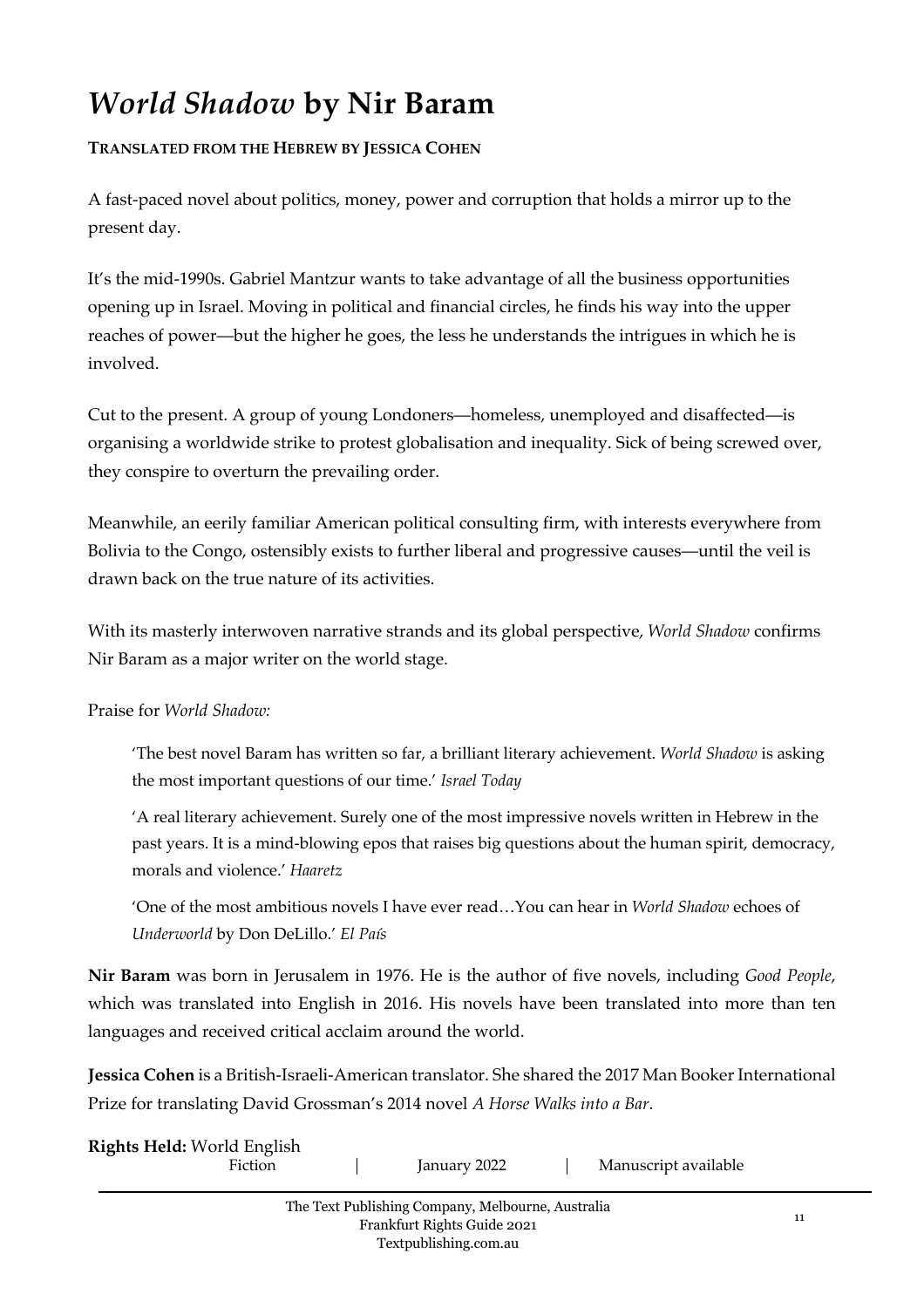## *Bootstrap* **by Georgina Young**

Set across rural Australia, futuristic Shanghai and ancient Crete, *Bootstrap* is both a thrilling race against time and a witty contemporary love story.

Jackson Sweeney is stewing in his tiny hometown, feeling stuck as he spends his days working at Al's Takeaway. His childhood friend Marnie returns to Ginsborough on her family's annual visit, but she's reeling from a break-up and is determined to lie low.

One night an odd-looking stranger shows up: long black hair, pointed features, hands deep in the pockets of a leather trench coat. He calls himself Bootstrap and says he's here to see the night Jackson Sweeney becomes a hero.

With that, Sweeney and Marnie find themselves swept up in an adventure they never could have imagined—with a fugitive from the future, pursued for a crime that he didn't commit. Or, at least, that's what he says.

Praise for *Loner*:

'I loved this razor-sharp, whip-smart, exquisitely funny debut.' Nina Kenwood

'Wry, funny and witty.' *Big Issue* 

'A story for the misfits…Instantly relatable.' *Herald Sun*

**Georgina Young** is a writer and designer living in Melbourne. She has had her work published in *Voiceworks* magazine, as well as in *Branches*, an anthology published by the Bowen Street Press. She won the Text Prize for her first novel, *Loner*, which was published in 2020.

**Rights Held:** World

May 2022 | Manuscript available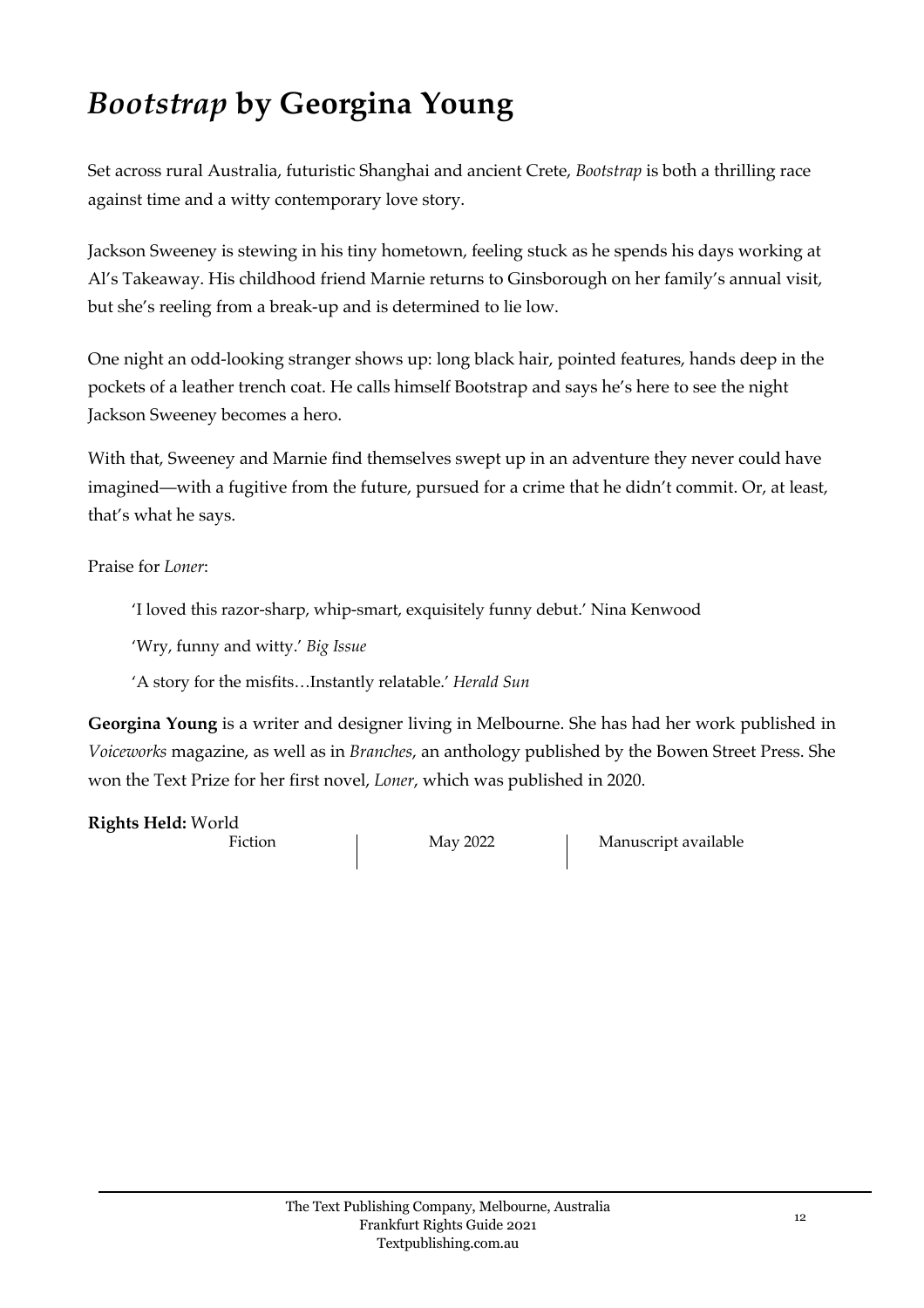## *The Fish* **by Lloyd Jones**

*Then she lifts the Fish up from the bassinet and holds him out to me.* 

*'Go on, take him.' And to the Fish she says, 'This is your uncle.'*

*It is a bit like catching a hastily thrown ball. She lets go before I am ready. But I manage to clap my hands either side of the fish bundle. I know I am supposed to hold the Fish tight. Maybe rub my cheek against his. But I feel like I am holding an expensive glass. Once you're told not to drop it, all you can think of is the glass shattering across the floor.* 

When his troubled sister's baby is born, in a shabby caravan at a remote beach park, the child is not like other babies. Not the kind of baby anyone expected: startling in his otherness. But one the family will try to protect and love and accept.

The Fish is central in the life of the young narrator as he tries to make sense of his family and its confusing secrets and shame, and to find his own way in the world.

Lloyd Jones brings his unique lyrical style to this mesmerising and tender story of family bonds, both strained and strengthened by tragedy.

**Lloyd Jones** has written novels, short stories and a memoir. He won the Commonwealth Writers' Prize and was shortlisted for the Man Booker Prize for his novel *Mister Pip*. His other books include *Hand Me Down World*, *A History of Silence* and *The Cage*. Lloyd lives in New Zealand.

**Rights Held:** World **Rights Sold:** New Zealand—Penguin Random House New Zealand **Option Publishers:** France—Actes Sud Fiction | March 2022 | Manuscript available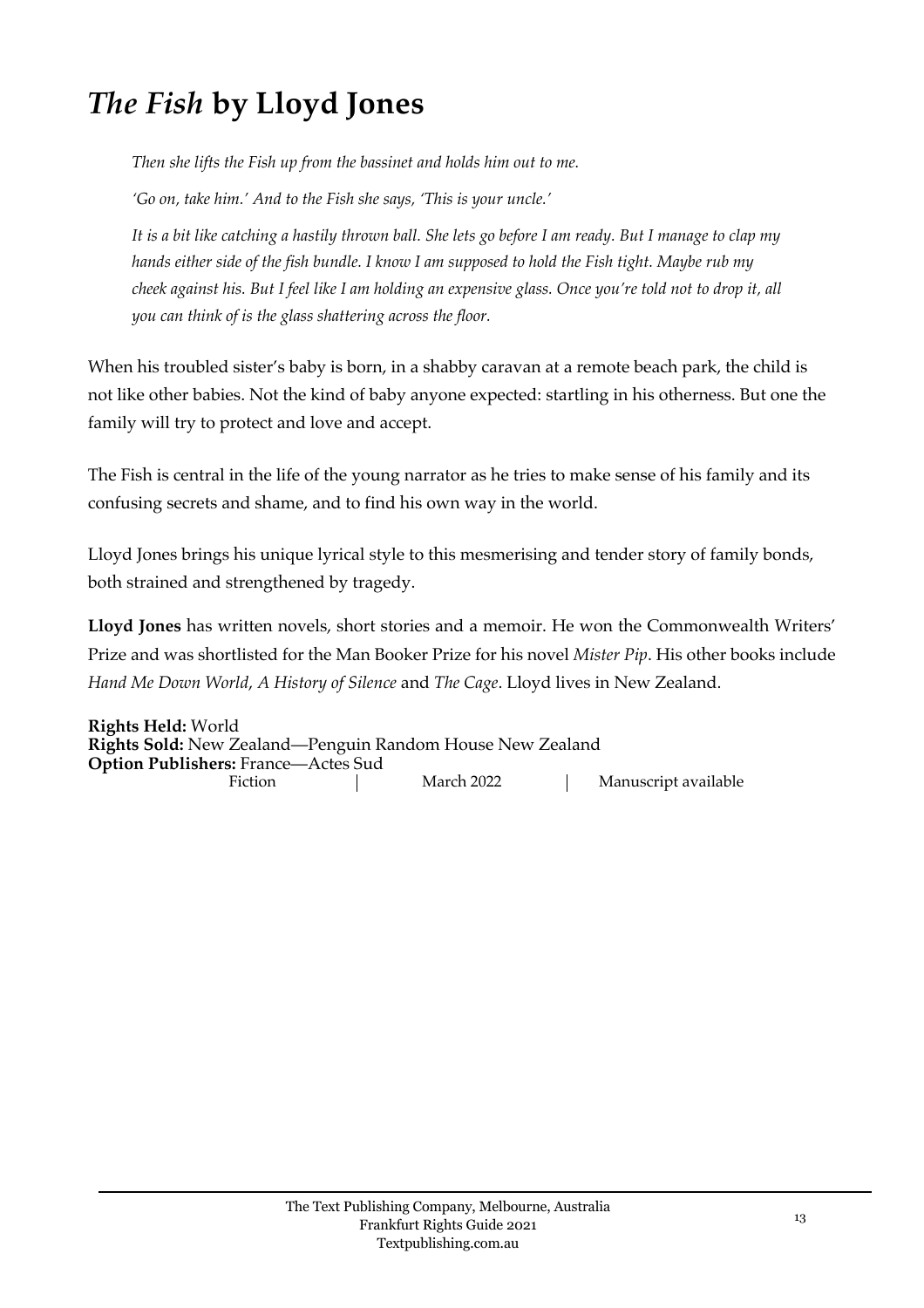## *The Secret Wife* **by Mark Lamprell**

In 1961, on the day that Yuri Gagarin becomes the first human to rocket into outer space, Edith Devine moves into her brand-new suburban home—and meets her new neighbour, Frankie Heyman. Frankie is a glamorous, sophisticated foil to the quiet, clever Edith, and the two housewives become firm friends.

Then, when Frankie's domineering husband Ralph refuses to let her get a job, Edith hatches a plan to keep her friend's household running while Frankie secretly goes out to work—and so Edith becomes Frankie's secret wife.

As Frankie builds a business empire, Edith runs both their homes: dusting, cleaning and cooking her way through the sexual revolution, the summer of love and the second wave of feminism. Throughout the 1960s, the world's great events seem to be mirrored in the lives of two women until the day in 1969 when the first humans step out onto the surface of the moon, and Frankie and Edith face a calamitous reckoning.

*The Secret Wife* is an irresistible story of fierce love, unconditional sacrifice and the transcendent power of pulling together.

Praise for *The Secret Wife:*

'What a gorgeous pair of women Lamprell has created in Frankie and Edith. By turns heartbreaking and hilarious—*The Secret Wife* is a tender love song to a decade that changed the world.' Kathryn Heyman, author of *Fury*

'Moving, wry and powerful, Mark Lamprell's compelling new novel is laden with secrets and brimming with wit, warmth and razor-sharp observations. I loved it.' Suzanne Leal, author of *The Teacher's Secre*t

**Mark Lamprell** is a writer of novels and children's books published in sixteen countries and twelve languages, including the novels *The Full Ridiculous* and *A Lover's Guide to Rome*. He also works internationally as a writer and director in film, with movie credits including *Babe: Pig in the City, My Mother Frank*, *Goddess, A Few Less Men* and *Never Too Late*.

### **Rights Held:** World **Option Publishers:** Canada—Anansi; Israel—Keter Books; Poland—Proszynski Media; USA— Counterpoint

Fiction **April 2022** Manuscript available December 2021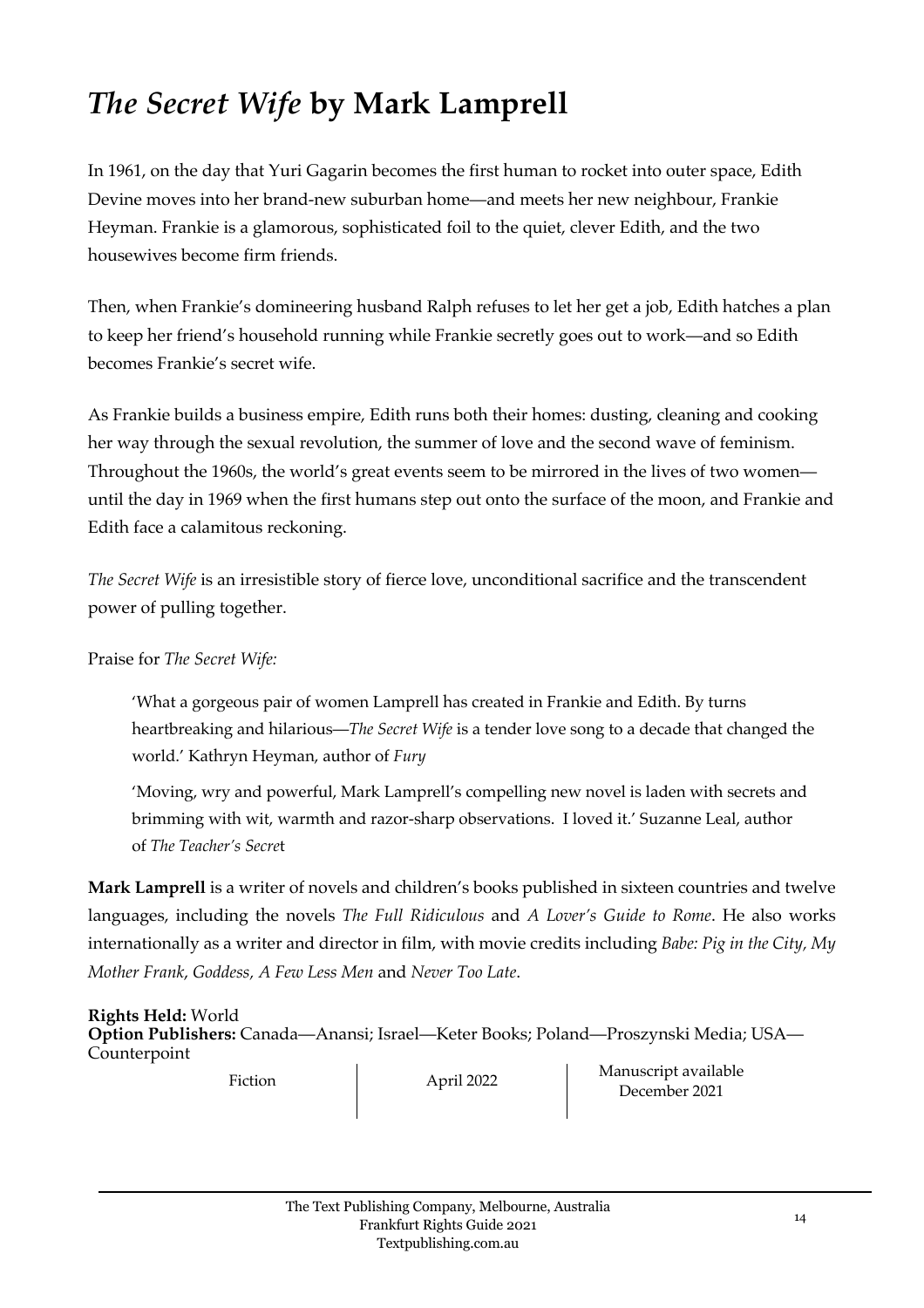## *To Grill a Mockingbird* **by Sue Williams**

*My shop bell rang. I glanced up, thinking it would just be Vern with another update on his Sunset-Over-The-Silos series. Vern's General Store and my shop constitute the CBD of Rusty Bore. Along with a row of much-photographed galvanised steel silos…at least by Vern.* 

*But it wasn't him. A woman—tall and slim with short, dark, spiky hair. Oversized sunglasses. She was wearing a pinstriped black trouser suit; white shirt blazing under the jacket. Long elegant legs, made even longer by soaring red heels.* 

*'Helen?' I dropped my Jex in surprise.* 

The last person Cass Tuplin expects to see in her shop, ordering a double bacon cheeseburger, is her sister Helen.

Helen, who left Rusty Bore thirty years ago and never looked back. Helen, who is a life coach and runs wellness seminars, who is now sitting inside Cass's shop smoking a cigarette and not eating her chips.

Helen is frazzled, that's for sure. A dead boyfriend, and all evidence is leading to her. Cass isn't even completely sure Helen hasn't done it—but either way, trouble is on the menu.

Praise for Sue Williams:

'Williams has put together a recipe for madcap adventure, the main ingredient an engaging female lead whose nosiness solves the mysteries of her tiny hometown.' *Adelaide Advertiser* on *Dead Men Don't Order Flake*

'Sue Williams is Australia's answer to New Jersey's Janet Evanovich. Both mix murder with mirth, and both feature semi-competent female investigators who bounce in and out of trouble…Great light entertainment.' *New Zealand Listener*

**Sue Williams** is the author of a crime series set in Rusty Bore, population 147. She was raised in country Victoria and hotly denies this provided any inspiration for her writing. She is a science and travel writer and a chartered accountant who also holds a PhD in marine biology. These days, Sue lives in Melbourne with her husband. Her previous Cass Tuplin books are *Murder with the Lot, Dead Men Don't Order Flake* and *Live and Let Fry*.

**Rights Held:** World

Fiction  $\vert$  June 2022  $\vert$  Manuscript available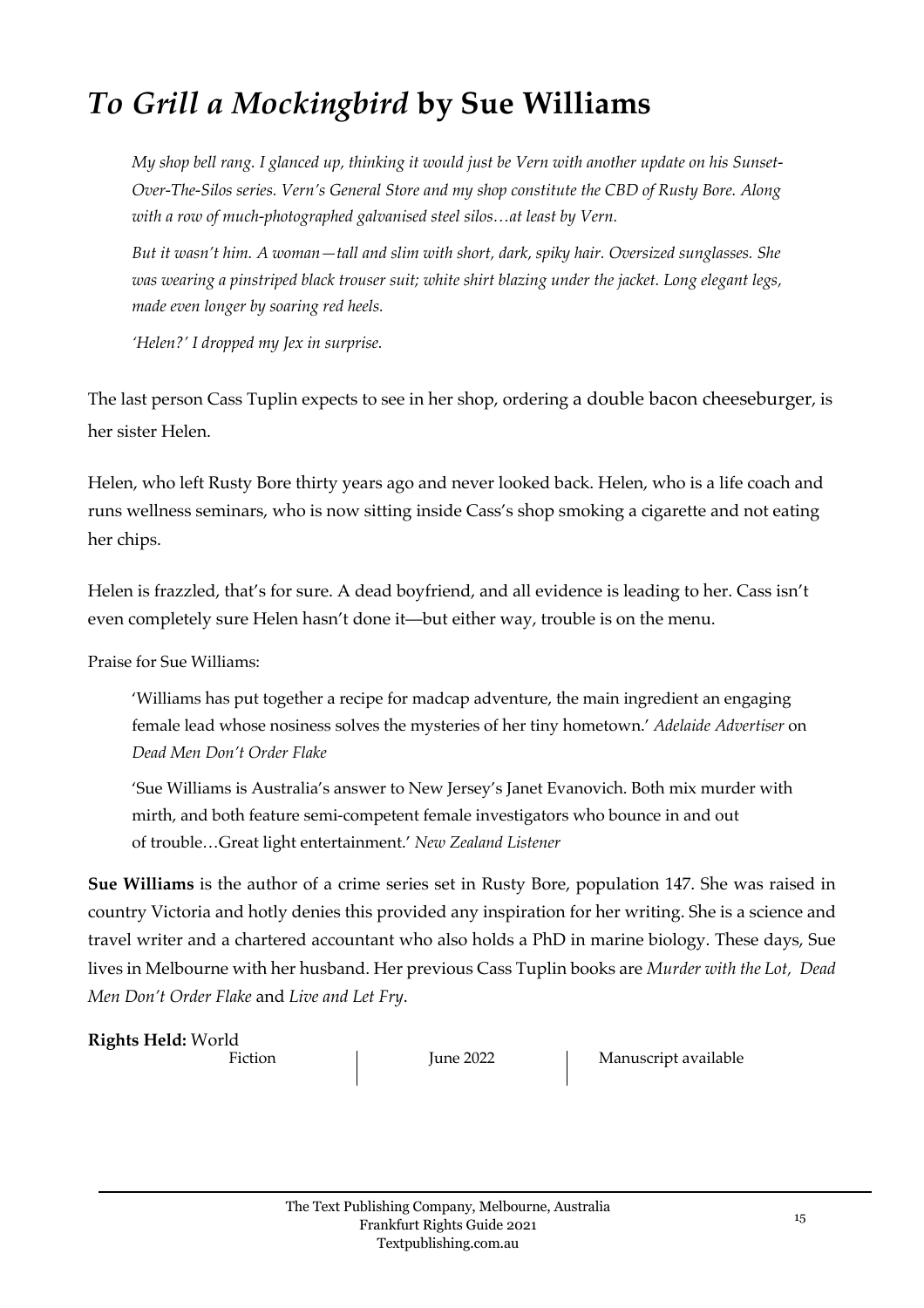## *The Carnival Is Over* **by Greg Woodland**

*'Dan Makepeace?' Mick walked over. Dan grunted, pointing a long finger into a back room. A smell wafted from it, of vomit, human excreta and something acrid and chemical: the aromas of death.*

*'She's in there?'*

*'Where d'you think she bloody is?' he said, his voice a swirling soup of emotions: rage, shock, grief, confusion. Goodenough lowered his hand gently onto Dan's shoulder. The sharp angles of his face seemed to soften and melt like wax.* 

*'I told her…she oughta leave…she hated the place,' he gasped between sobs.*

*'This house?' Mick said, unsurprised, glancing down the hall towards shoddy rooms in need of a good paint job—or demolition.*

*'The bloody abattoir!' he roared, and glared at the scratched purple fibro wall, pulling his fist back as if he'd like to do the job himself.*

September, 1971.

Spring has finally hit Moorabool, draping the winter streets and back roads with bright yellow explosions of wattle and creamy eucalyptus blooms. Hal is doing his best to try and get out of town, but in the meantime he's working at the local abattoir, where there is definitely something dodgy going on.

But meatworks corruption is one thing. Murder is quite another. How deep do the town's secrets go? When Hal starts to work it out, he finds himself in terrible danger.

*The Carnival Is Over* is a nostalgic triumph, simmering with small-town menace.

Praise for Greg Woodland:

'This coming-of-age crime tale balances its more gruesome turns with relatable human warmth.' *Books+Publishing* on *The Night Whistler*

'Troubling undercurrents swirl in a seductively involving story of small-town secrets and obsessions.' Garry Disher on *The Night Whistler*

**Greg Woodland** is an author, screenwriter and director. Since 2000 he's worked as a freelance script editor and consultant for film funding bodies and the Australian Writers' Guild. His first novel, *The Night Whistler*, was shortlisted for a Ned Kelly Award.

**Rights Held:** World **Option Publishers:** France—Editions Belfond; Russia—AST Fiction **August 2022** Manuscript available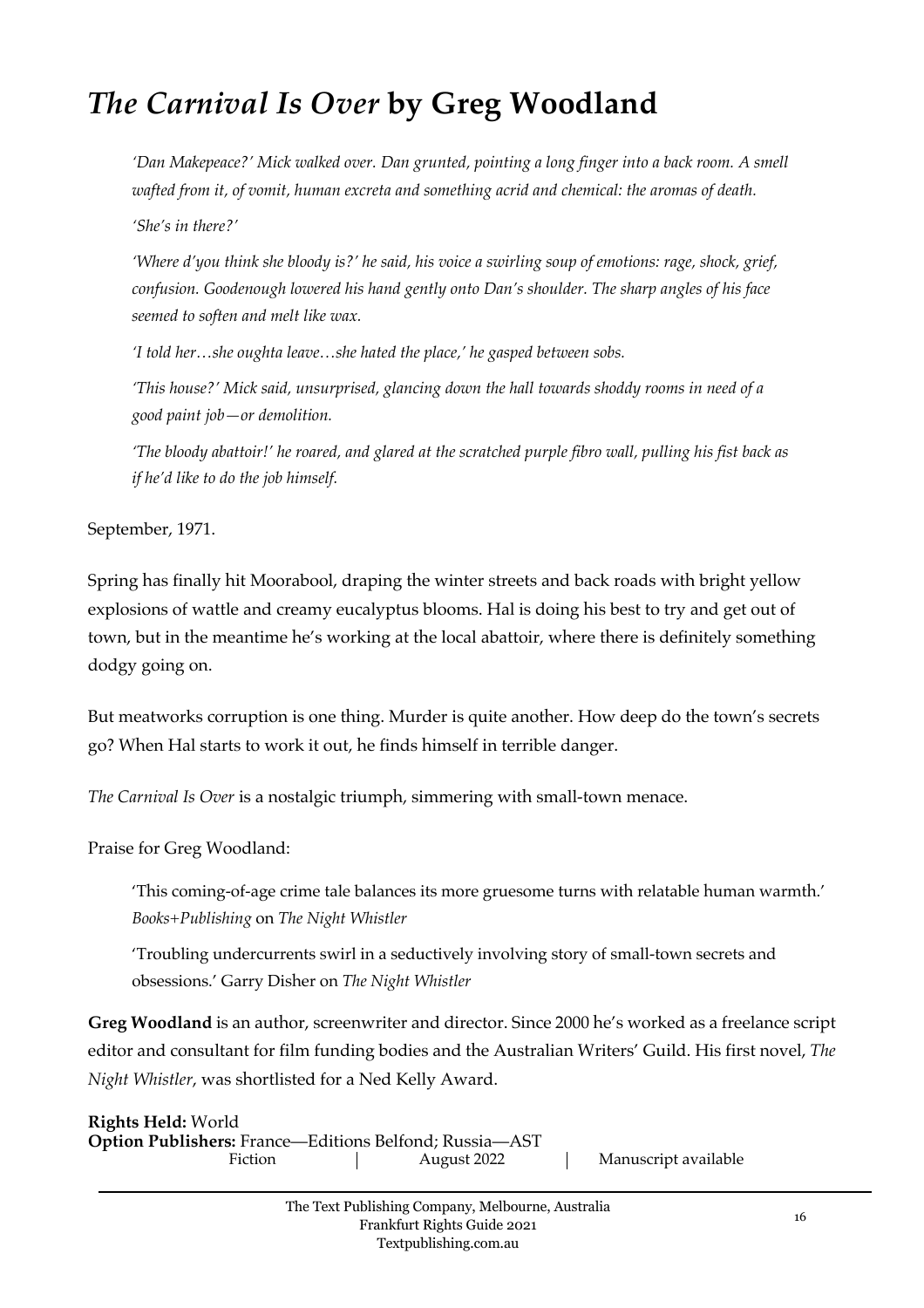## *Bodies of Light* **by Jennifer Down**

*So by the grace of a photograph that had inexplicably gone viral, Tony had found me. Or: he'd found Maggie.* 

*I had no way of knowing whether he was nuts or not; whether he might go to the cops. Maybe that sounds paranoid, but I don't think it's so ridiculous. People have gone to prison for much lesser things than accusations of child-killing.*

Born in 1990, Jennifer Down already has published a highly regarded novel and book of stories. *Bodies of Light* is the novel that fulfils the promise of this early work.

It turns a single human life into an epic story, a hugely readable book that traverses the darkest territory, a book that fulfils fiction's promise to immerse us in the realities of another identity.

*Bodies of Light* tracks the life of Maggie: from her childhood shuttled from one abusive care home to another; to domestic happiness that ends in tragedy; to the arms of a passionate woman in New Zealand; and to a new existence in the USA—only for her to find that she can't leave her old self behind so easily.

This is the story of a life in full, detailed, wrenching, sensuous and compelling. It's about trauma and heartbreak, memory and loss, the refusal to do anything but survive, no matter the odds.

Praise for Jennifer Down:

'A brilliant, sharply observed and deeply affecting epic that secures Down's status as one of the best writers in Australia today.' *Books+Publishing* on *Bodies of Light*

'Mesmerising, uncompromising and extraordinary.' Robbie Arnott on *Bodies of Light*

'Down writes about love and friendship with an emotionally resonant sparseness…A collection pulsing with emotion; a writer crackling with potential.' *Kirkus Reviews* on *Pulse Points*

**Jennifer Down** was named a *Sydney Morning Herald* Young Novelist of the Year in 2017 and 2018. *Our Magic Hour*, her debut novel, was shortlisted for the Victorian Premier's Literary Award for an unpublished manuscript, the Voss Literary Prize and a NSW Premier's Literary Award. Her second book, *Pulse Points*, was the winner of the Readings Prize for New Australian Fiction and the Steele Rudd Award for a Short Story Collection in the Queensland Literary Awards. She lives in Naarm/Melbourne.

**Rights Held:** World

Fiction | October 2021 | Finished copies available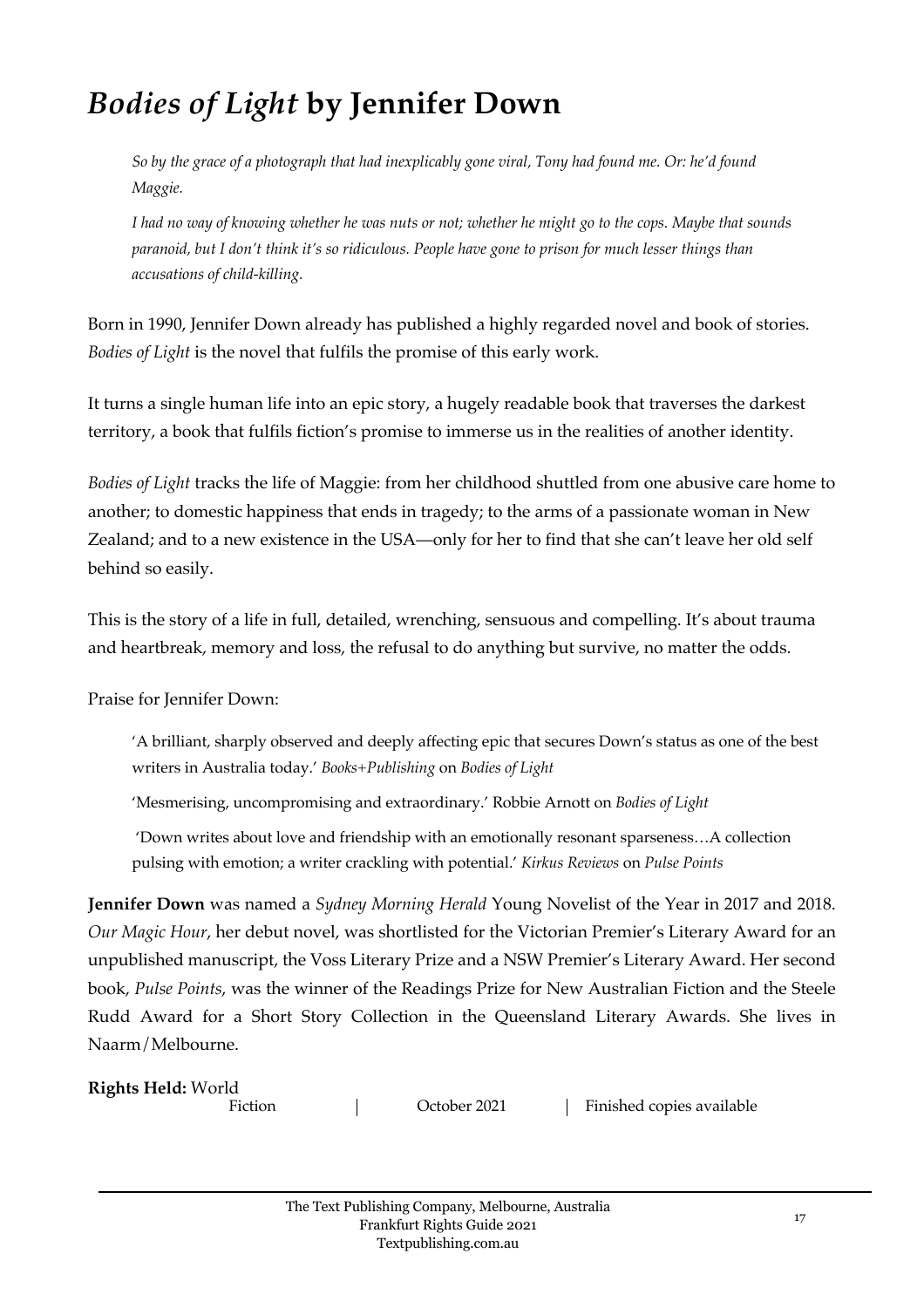## *Childhood* **by Shannon Burns**

*This is what I think I know: my father met my mother while he was dating her sister. Their love was figured on betrayal, both hostile and libidinous. She was in her late teens. He was twenty and travelled everywhere barefoot. Neither had finished high school and both were decorated with amateur tattoos. Things may have been good for a while, but it didn't last: they argued fiercely and he left. Weeks later, she tracked him down and said she was pregnant. So he moved back in, and they prepared themselves for parenthood.*

*Eleven months later I was born. By the time my father discovered the deception, it was too late. There is something chastening about this mode of conception, about knowing that, by most ordinary standards, your beginning was aberrant.*

In this arresting memoir, Shannon Burns recalls a childhood bouncing between dysfunctional homes in outer-suburban Adelaide, between impoverished family members unwilling or unable to care for him. Aged nine, he beats his head against the floor to get himself to sleep. Aged ten, he knows his mother will never be able to care for him: he is alone, and can trust no-one.

Five years later, he is working in a recycling centre—hard labour, poorly paid—yet reading offers hope. He begins reciting lines from Dante, Keats, Whitman, speeches by Martin Luther King, while sifting through the filthy cans and bottles. An affair with the mother of a schoolfriend offers a way out, a path to eventual independence and a life utterly unlike the one he was born into.

'I want to imagine the past,' Burns says, 'in order to discard it more fully. I want to ensure that its power over me is diluted even further, to forestall the possibility of a more damaging reckoning.' He writes concisely, sketching crisp scenes that often terrify in their brutality. Possessing a clarity of purpose and vividness of expression that bring to mind Raimond Gaita's *Romulus, My Father*, this book is destined to be a classic.

**Shannon Burns** is a writer and critic from Adelaide. His work has appeared in the *Monthly*, *Meanjin* and *Australian Book Review*.

**Rights Held:** World

Fiction | September 2022 | Manuscript available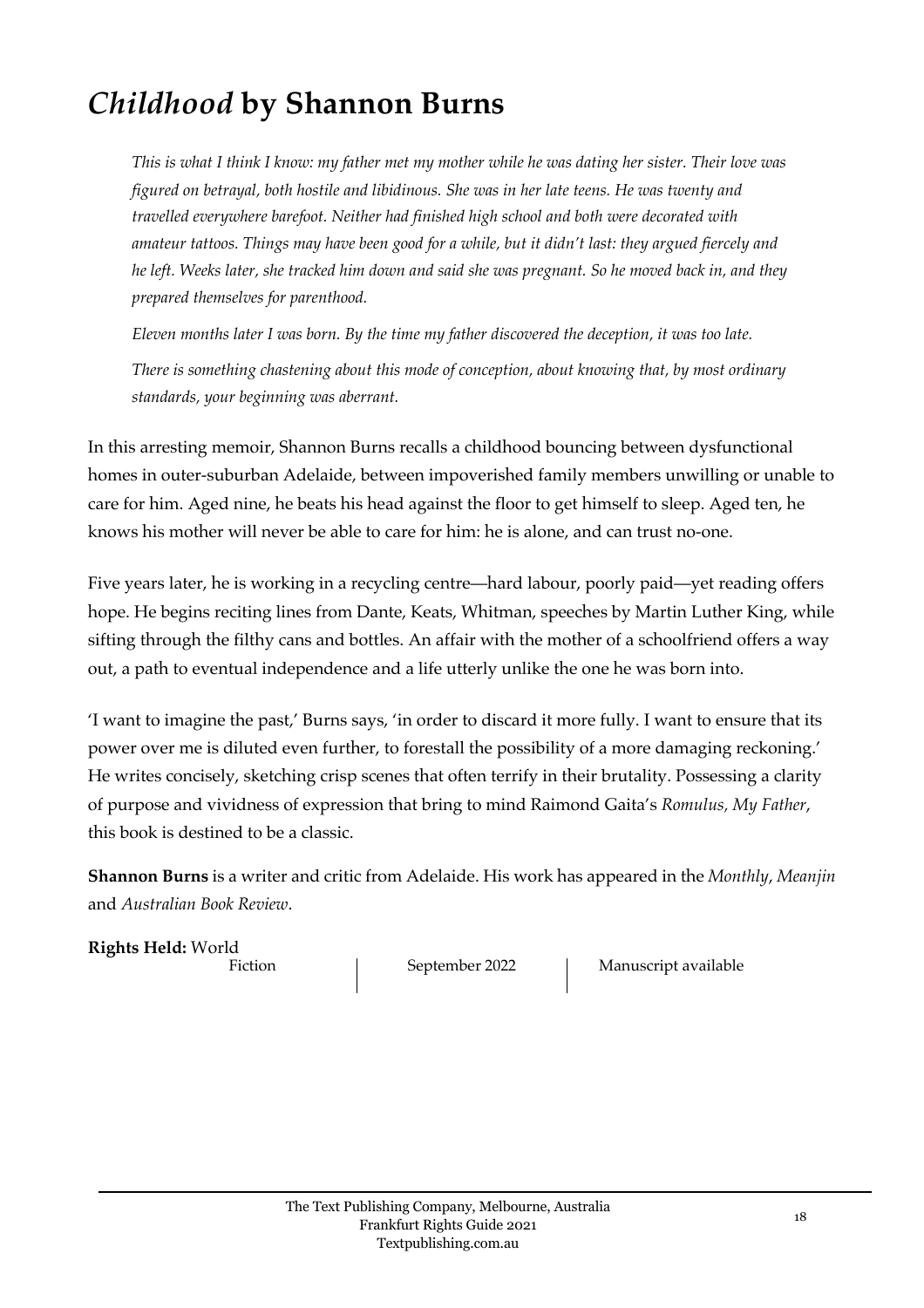# *Childless: A Story of Freedom and Longing* **by Sian Prior**

*I always wanted to have children. The earth might be in trouble—overpopulated, descending into ecological crisis—but I was always sure my kids would help make the world a better place. I would be a green-feminist supermum, having it all.*

*Nothing turned out the way I expected.*

Like many women, Sian Prior arrived at the point where she was ready to start having babies and found they were not hers to have. Three miscarriages with a supportive partner; a new partner who already had all the children he wanted; step-children; step-grandchildren; the decision to parent solo, followed by many rounds of fertility treatments.

After all this Sian found herself, at fifty, childless and coming to terms. Weighing up the freedoms against the losses. Dealing with the unacknowledged legacy of her own lost father. Observing parenthood itself—how we succeed at it and how we fail—from a perspective outside the trenches.

Compelling, moving, beautifully written and unexpectedly uplifting, *Childless* is her story.

Praise for Sian Prior:

'A fascinating meditation on how temperament can shape a person's life.' *Books+Publishing* on *Shy*

'Charming and beautifully evoked…' *Weekend Australian* on *Shy*

**Sian Prior** is a Melbourne-based writer, broadcaster, musician and creative-writing teacher. She has been an ABC radio host and a regular columnist for the *Age*/*Sydney Morning Herald*. Her first book, *Shy: A Memoir* was published in 2014.

**Rights Held:** World

Non-fiction April 2022 Manuscript available January 2022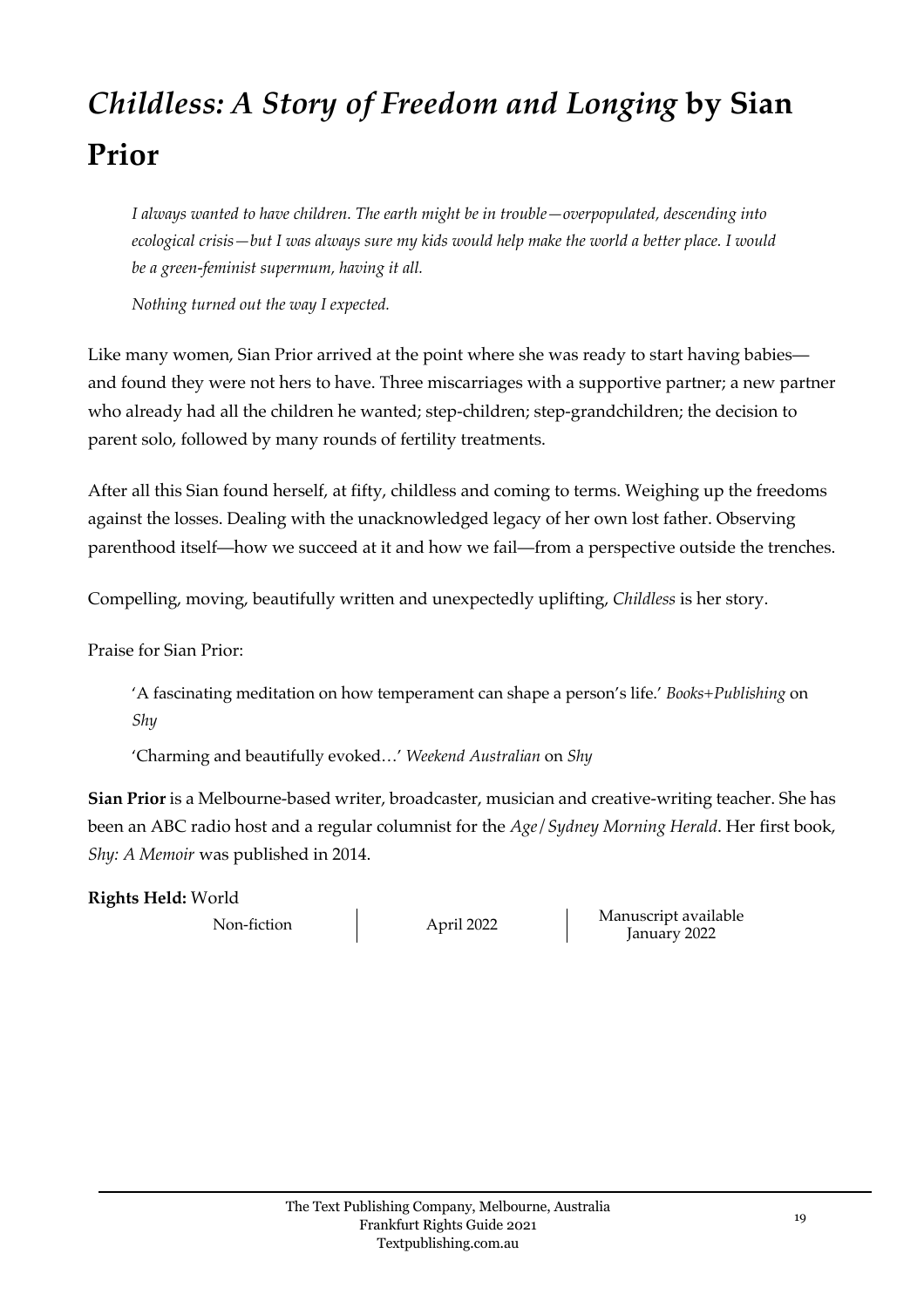## *The Novel Project* **by Graeme Simsion**

*'Writing is easy: All you do is sit staring at a blank sheet of paper until drops of blood form on your forehead.' Variously attributed to Thomas Wolfe, sportswriter Paul Gallico and, inevitably, Ernest Hemingway, the quote portrays writing as mysterious, romantic, tortuous and, implicitly, unteachable.*

*This book is about another approach, based on established theories of creativity and design, and on the experience of authors, including me, who—preferring to save the drama for the story—have adopted a more structured and reliable process.*

*It's aimed at those who want to write a book for publication, or at least one that others will want to read.* 

Graeme Simsion's books have been published into forty-five territories and the Rosie series has sold almost six million copies worldwide. Now he offers an entertaining masterclass on writing.

*The Novel Project* is at once a primer, a writer's diary and a gift to aspiring authors of what an established novelist knows. With his trademark wit, Simsion explains how to develop a novel from its initial idea: how to build the plot and characters and, once the draft is complete, how to work with an editor. Drawing on diaries that Simsion kept while writing the Rosie series, *The Novel Project* is part how-to guide, part inside view into a writer's process. Simsion strikes the perfect balance between inviting writers to explore strategies that might work for them and revealing the methods that work for him.

*The Novel Project* is the perfect guide for anyone who wants to write a book and get it published.

Praise for Graeme Simsion's fiction:

'An extraordinarily clever, funny, and moving book…This is one of the most profound novels I've read in a long time.' Bill Gates on *The Rosie Project*

'[A] romantic comedy that's just as smart, funny and heartwarming as the original.' *Washington Post* on *The Rosie Effect*

'Fiction as good as it gets…Laugh-out-loud funny.' *New York Times* on *The Rosie Result*

**Graeme Simsion** is the internationally bestselling author of *The Rosie Project*, *The Rosie Effect*, *The Rosie Result* and *The Best of Adam Sharp*. He lives with Anne Buist, his co-author of *Two Steps Forward* and *Two Steps Onward*, in Melbourne.

**Rights Held:** World

March 2022 | Manuscript available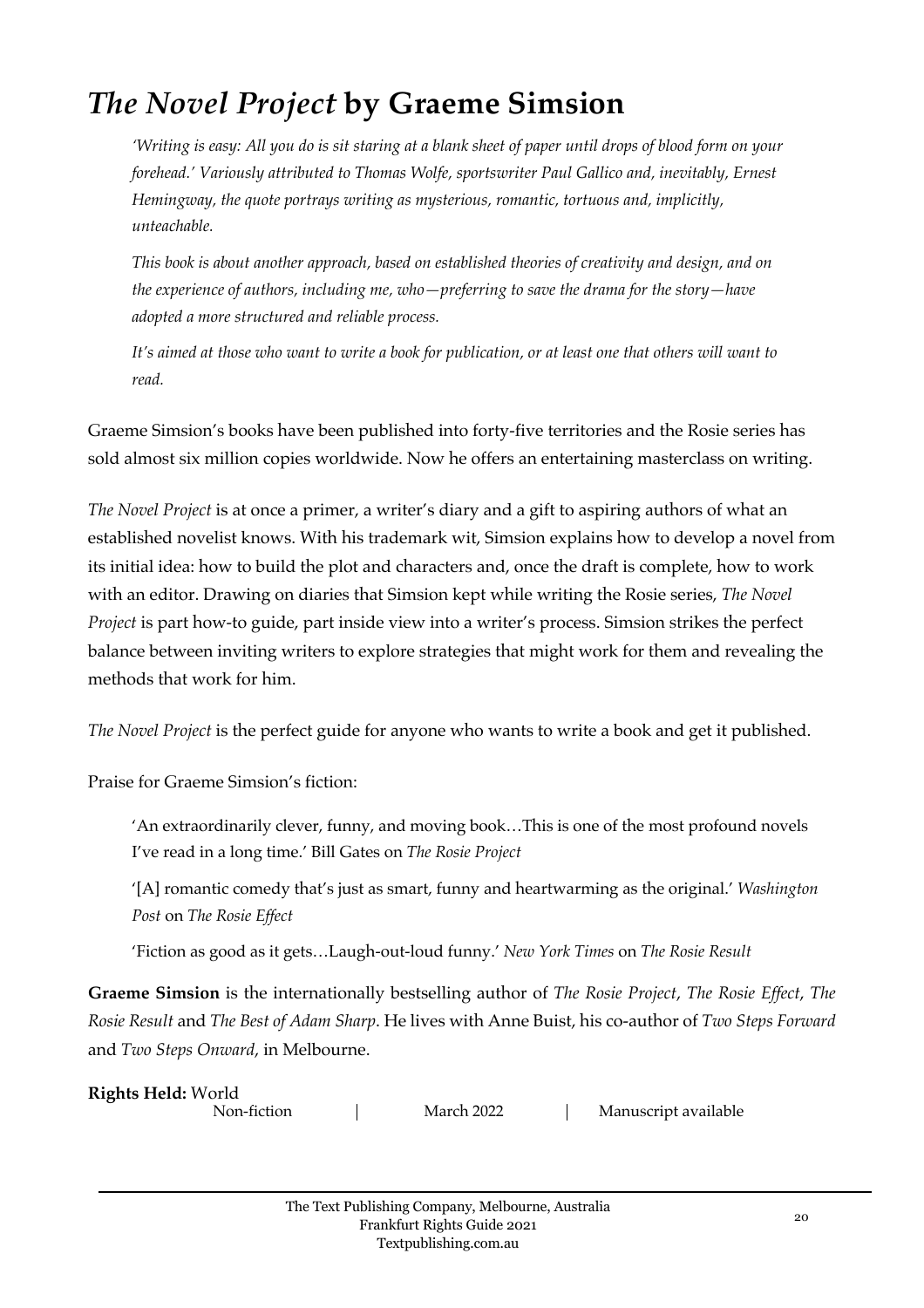# *Elizabeth Macarthur's Letters* **edited by Kate Grenville**

The first collection of the fascinating, historically significant correspondence of Elizabeth Macarthur, a pioneer in Sydney of the early 1800s and wife of the notorious John Macarthur.

These letters were the starting point for Kate Grenville's bestselling novel *A Room Made of Leaves*. They inspired the portrait of her imagined Elizabeth Macarthur: shrewd, subtle, passionate. And they offer a glimpse into the complex inner life of one of our most powerful foremothers. Yet, until now, a general reader could only access a handful of them.

This book offers an edited selection, with commentary from Grenville, of the many letters Elizabeth Macarthur wrote 'home' from colonial Sydney over her long life—letters in which we can hear the voice of a remarkable woman. Circumstances confronted her with huge challenges, but also gave her opportunities unknown to most women of the time. It was a life of tumult, of griefs and joys—all faced with spirit, and recorded in this lively and engaging correspondence.

Praise for *A Room Made of Leaves*:

'Grenville invites the reader to reflect on the complex relationship between truth and falsehood, history and fiction…[A] stunning literary achievement.' *Guardian*

'Grenville's Macarthur is an unforgettable character who makes us question everything we thought we knew about our colonial past.' Clare Wright, author of *The Forgotten Rebels of Eureka*

'An almost flawless novel about our early colonial history told through the fictional eyes of Elizabeth Macarthur…Beautifully realised.' Heather Rose, author of *The Museum of Modern Love*

**Kate Grenville** is one of Australia's most celebrated writers. Her international bestseller *The Secret River* was awarded local and overseas prizes, has been adapted for the stage and as an acclaimed television miniseries, and is now a much-loved classic. Grenville's other novels include *Sarah Thornhill*, *The Lieutenant*, *Dark Places* and the Orange Prize winner *The Idea of Perfection*. Her most recent books are two works of non-fiction*, One Life: My Mother's Story* and *The Case Against Fragrance*, and the novel *A Room Made of Leaves*, which won a New South Wales Premier's Literary Award. She has also written three books about the writing process. In 2017 Grenville was awarded the Australia Council Award for Lifetime Achievement in Literature. She lives in Melbourne.

### **Rights Held:** World

**Option Publishers:** UK and Comm. (ex. ANZ & Canada)—Canongate; Germany—Nagel & Kimche Verlag; Italy—Neri Pozza Editore; Lithuania—Briedis; Russia—AST<br>Non-fiction | April 2022 | Manuscri Manuscript available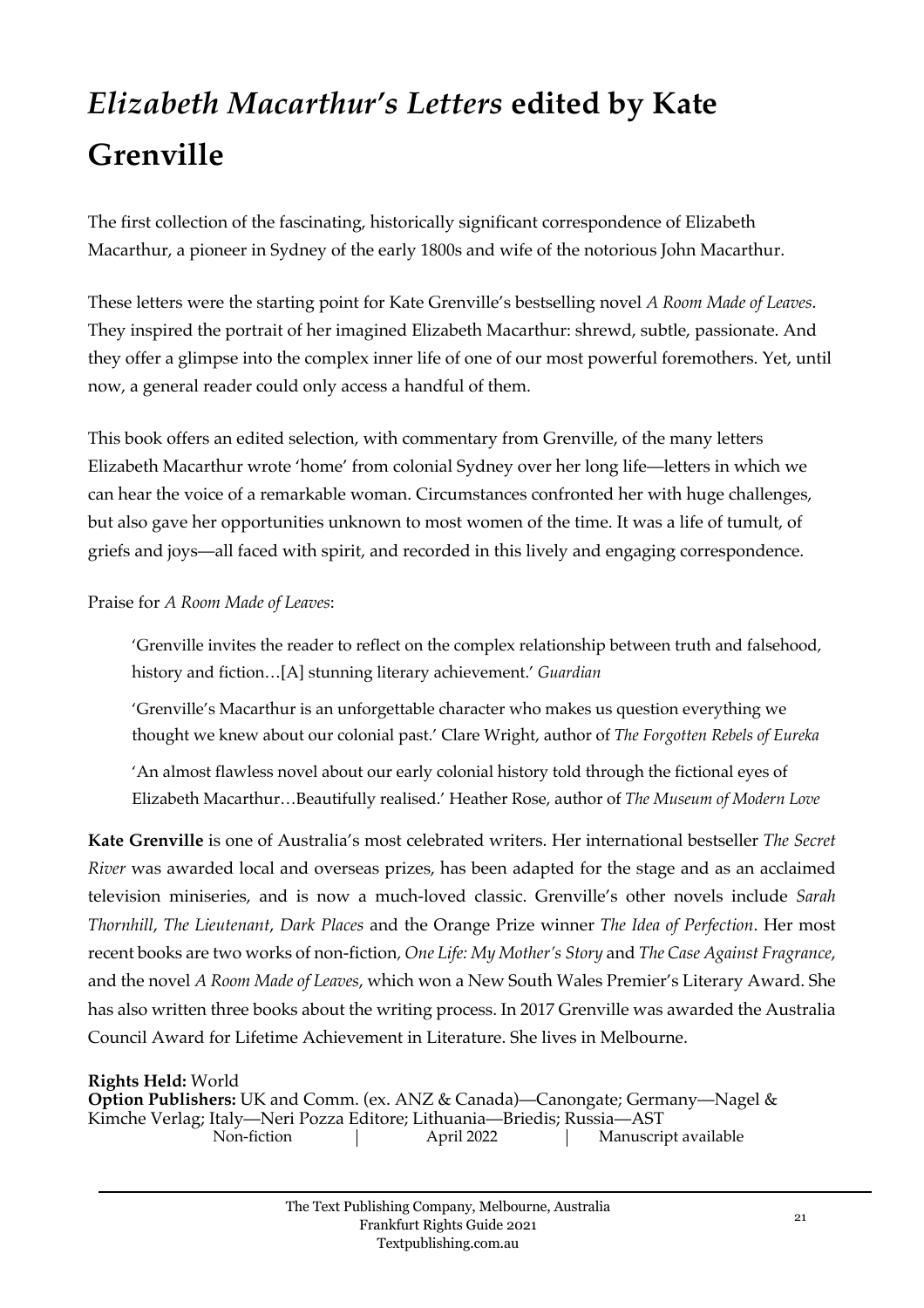## *Desire* **by Jessie Cole**

*What to do with the intensity of longing that occasionally arises? Sometimes I hug my pup so hard he growls. When my pup growls, I see I need to find some other way of letting off steam. It's easy to imagine I could just touch myself and be done with it, but no matter how many times I make myself come, that feeling of wanting doesn't subside. A friend has a term for the need for touch—'skin hungry'. Lots of people live without sex, but I find it a kind of deprivation.* 

What does it mean to be awakened? To want? To love? Jessie Cole is in her late thirties when she meets a man twenty years older than she is. They become lovers. Both passionate and companionable, fraught and uneven, their relationship tests her fears and anxieties. Through their interstate affair, through bushfires and the pandemic, she learns about herself, how her initiations into womanhood shaped who she is now, and how the shadow of family trauma still inhabits her body.

Jessie Cole has written an unabashed, thrilling exploration of the very nature of desire, a story about vulnerability and strength, loss and regeneration. A memoir of the body, *Desire* is a visceral book in which feeling and desire are laid bare.

Praise for Jessie Cole:

'A wounded, lovely, luminous book about grief, trauma and the strange healing potential of words.' Tim Winton on *Staying*

'Graceful, revealing, pitch-perfect. Cole is an author who pays sharp attention to the world around her.' *Australian* on *Deeper Water*

**Jessie Cole** grew up in an isolated valley in northern New South Wales and still lives in the house of her childhood. Her first novel, *Darkness on the Edge of Town*, was shortlisted for the 2013 ALS Gold Medal and longlisted for the Dobbie Literary Award. Her second novel, *Deeper Water*, was released in 2014 to much critical acclaim. Her memoir, *Staying*, was longlisted for the Colin Roderick Award and shortlisted for the 2019 Victorian Premier's Literary Award for Non-Fiction.

### **Rights Held:** World

Non-fiction August 2022 Manuscript available June 2022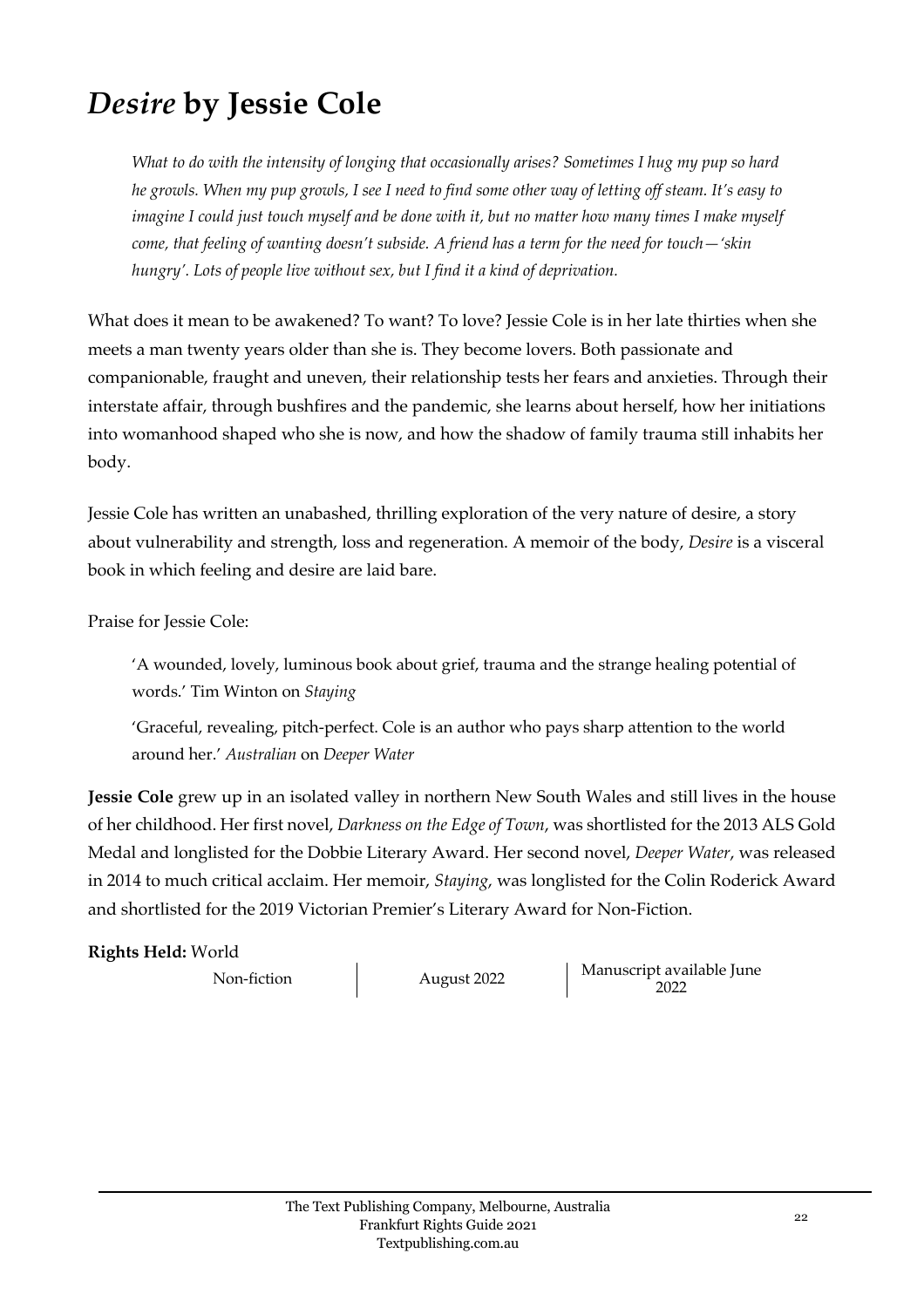## *Dancing Barefoot* **by Alice Boyle**

Winner of the 2021 Text Prize for Young Adult and Children's Writing

*Dancing Barefoot* is a story about finding love, figuring out your place in the world, and learning to embrace the challenges life throws in your path.

Patch feels out of place at Mountford College: she wears the wrong clothes, she's on a scholarship, and she has an embarrassingly persistent crush on Evie Vanhoutte, popular girl and golden child. Evie has no idea Patch exists until one day, a chance encounter sparks a friendship that's equal parts exhilarating, terrifying, and very, very confusing.

As if that weren't enough to deal with, Patch is also trying to avoid a vindictive school bully, forgetting to be supportive of her transitioning best friend, Edwin, and worrying about a potential new stepmother turning out to be the evil Baroness from *The Sound of Music*.

**Alice Boyle** is an English teacher and author living in Naarm/Melbourne. She's written for *SBS Voices* and the Stella Prize, and her short story 'The Exchange' was published in the anthology *Growing Up Queer in Australia*. In 2019 she was highly commended for the Wheeler Centre's Next Chapter program.

```
Rights Held: World
```
Young adult fiction | September 2022 | Manuscript available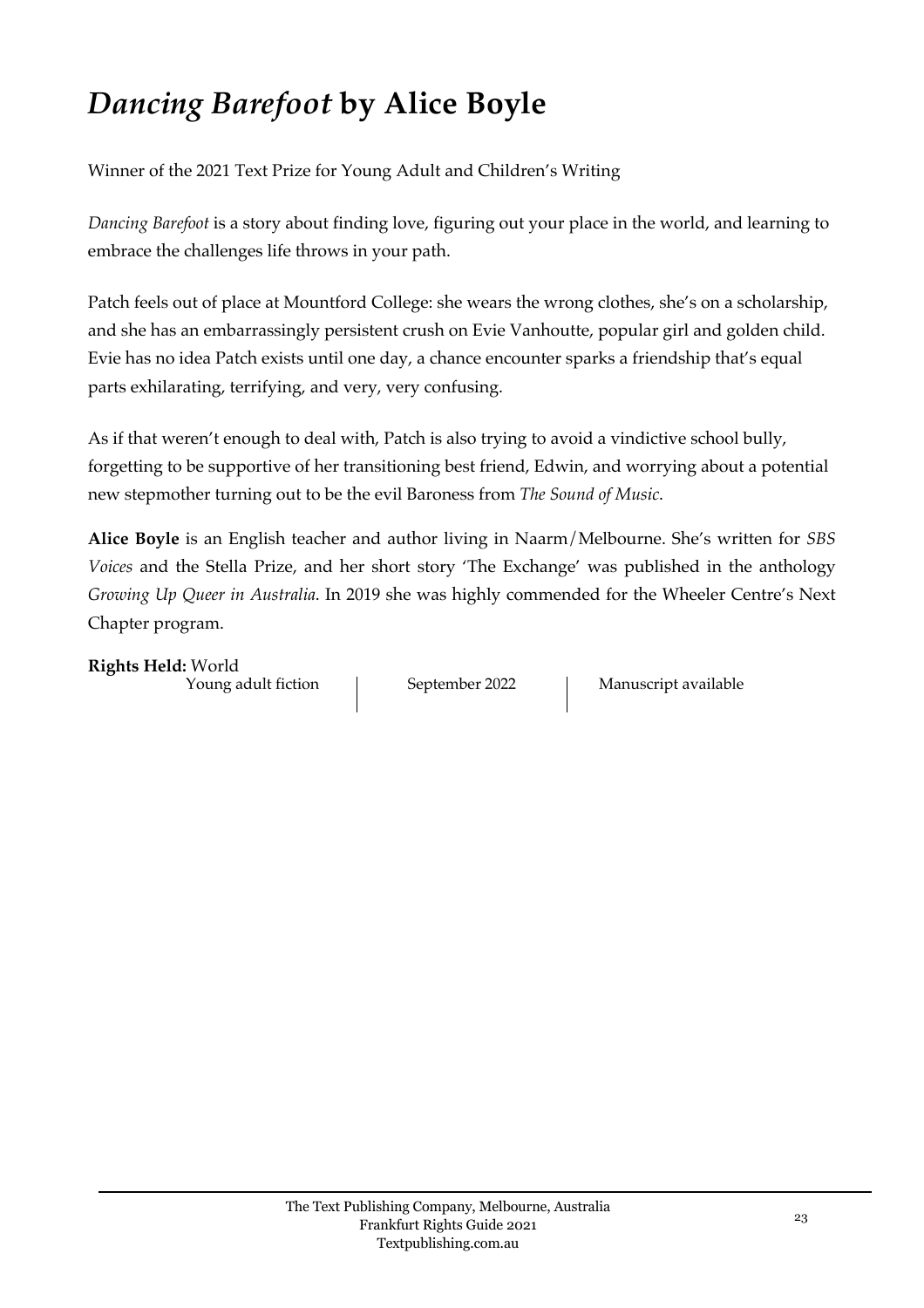## *Unnecessary Drama* **by Nina Kenwood**

Brooke likes order, she likes lists, she likes rules.

The first and only rule of her new sharehouse is 'no unnecessary drama'. Which means no fights, no tension, and absolutely no romance with housemates Penny and Jesse. That's fine by Brooke, because she has plans. This is going to be her year: her first year of university, the year she's moved to Melbourne, and the year she's going to live up to all of her potential.

But things get off to a bad start: university isn't what she thought it would be; she's desperately homesick, chronically anxious and, to add to her problems, Brooke might be developing inconvenient romantic feelings for off-limits housemate Jesse.

*Unnecessary Drama* follows Brooke as she navigates friendship, romance, ex-best friends, exboyfriends, housemates, her own overly anxious tendencies and what it means to find a home away from home.

Praise for Nina Kenwood:

'A sweet, funny and relatable account of the dramas of those grappling with late adolescence.' *Age* on *It Sounded Better in My Head*

'The novel perfectly captures the terror of being in-between, caught both in the liminal space between adolescence and adulthood, and in that befuddling period where a friendship might be turning into something more. A perfect pick for fans of Jenny Han's *To All the Boys I've Loved Before* who are looking for their next quirky romantic heroine.' Booklist on *It Sounded Better in My Head*

**Nina Kenwood** is a writer who lives in Melbourne. She won the 2018 Text Prize for her debut young adult novel, *It Sounded Better in My Head.*

### **Rights Held:** World

**Option Publishers:** France—Pocket Jeunesse; Germany—Carlsen Verlag; Hungary—Móra; Italy— De Agostini; Spain & Catalan—Planeta; North America—Flatiron

| Young adult fiction | October 2022 | Manuscript available<br>November 2021 |
|---------------------|--------------|---------------------------------------|
|                     |              |                                       |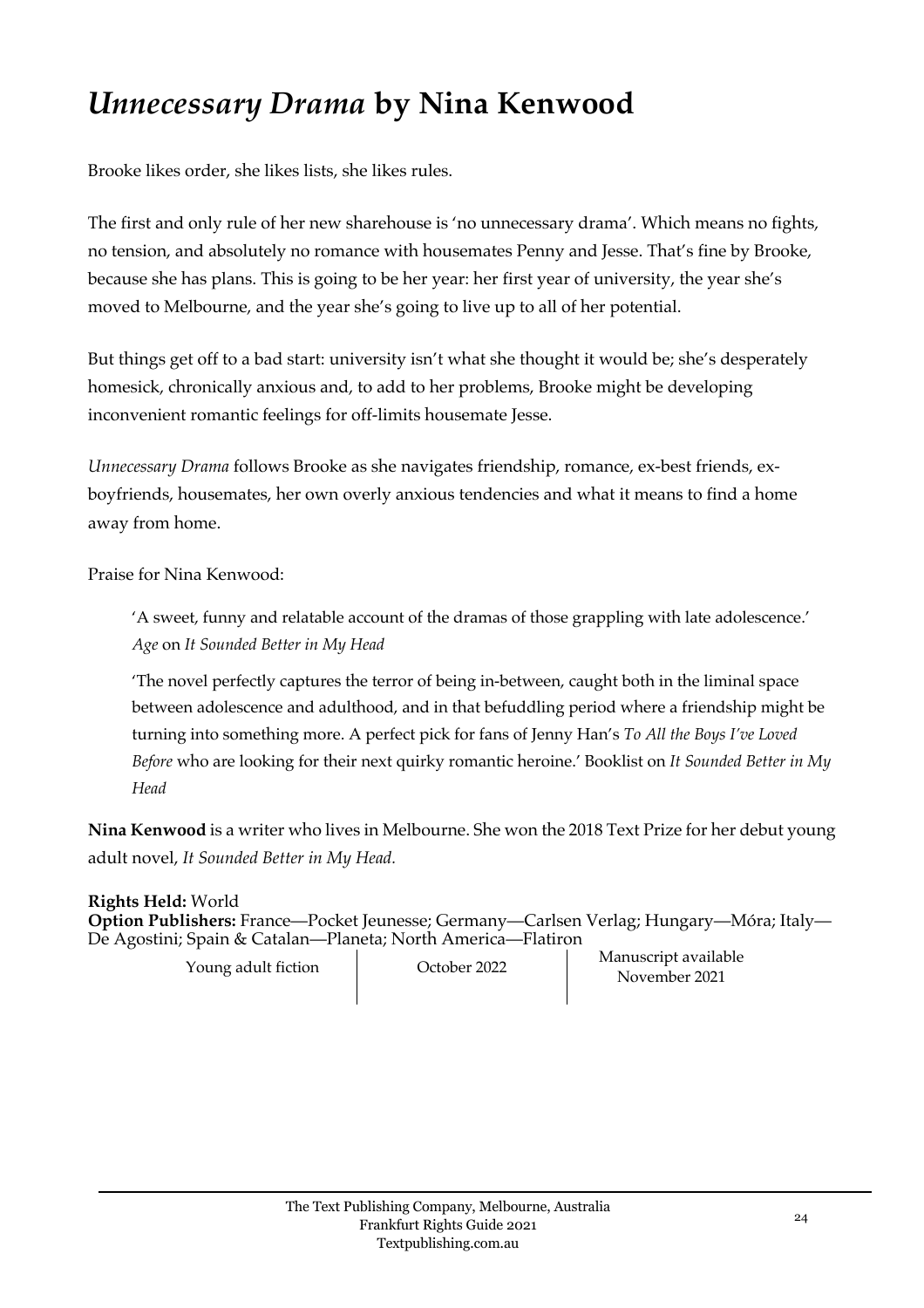# *If Not Us* **by Mark Smith**

Hesse lives in a small coastal town, where a coalmine and power station are a part of the scenery, and a part of the ever-growing problem of climate change.

His mother is a member of a local environmental group campaigning to close the mine and shut down the power station. It's a no-brainer, of course, but Hesse is more interested in surfing—and in Fenna, the new exchange student from the Netherlands. But when someone seems to be trying to derail the campaign, and his friends' families face losing their jobs, Hesse begins to realise that things are complex.

Even though he's reluctant to step into the spotlight, with Fenna's encouragement he decides it's time to make a stand. Because some things are too important to leave to everyone else. And even one small, nervous voice can make a difference.

When Hesse agrees to speak at a protest meeting he has no idea of the storm he is about to unleash.

*If Not Us* is Mark Smith's first standalone young adult novel following his hugely successful Winter trilogy. This book is an impassioned plea for climate action that will inspire and empower.

Praise for Mark Smith:

'A riveting story of survival that questions the prices of freedom and safety as well as the value of an individual life…A breakout new series full of romance, danger, and a surprisingly engaging world.' *Kirkus Reviews*, starred review, on *The Road to Winter*

'Tense and atmospheric…Mark Smith's debut is assured, gripping and leaves you wanting more.' Best Books for Younger Readers 2016, *Sydney Morning Herald* on *The Road to Winter*

'Mark Smith writes in a taut style that keeps the pages turning…Absorbing entertainment, this is what most young folk would look for in reading.' *Magpies* on *Wilder Country*

**Mark Smith** is an award-winning author. He lives, works and surfs on Victoria's Surf Coast. The first book in his acclaimed Winter trilogy, *The Road to Winter*, is widely taught in secondary schools and loved by readers of all ages, and *Wilder Country*, the second book of the trilogy, won the 2018 Indie Book of the Year for Young Adults.

### **Rights Held:** World

Young adult fiction  $\vert$  October 2021  $\vert$  Finished copies available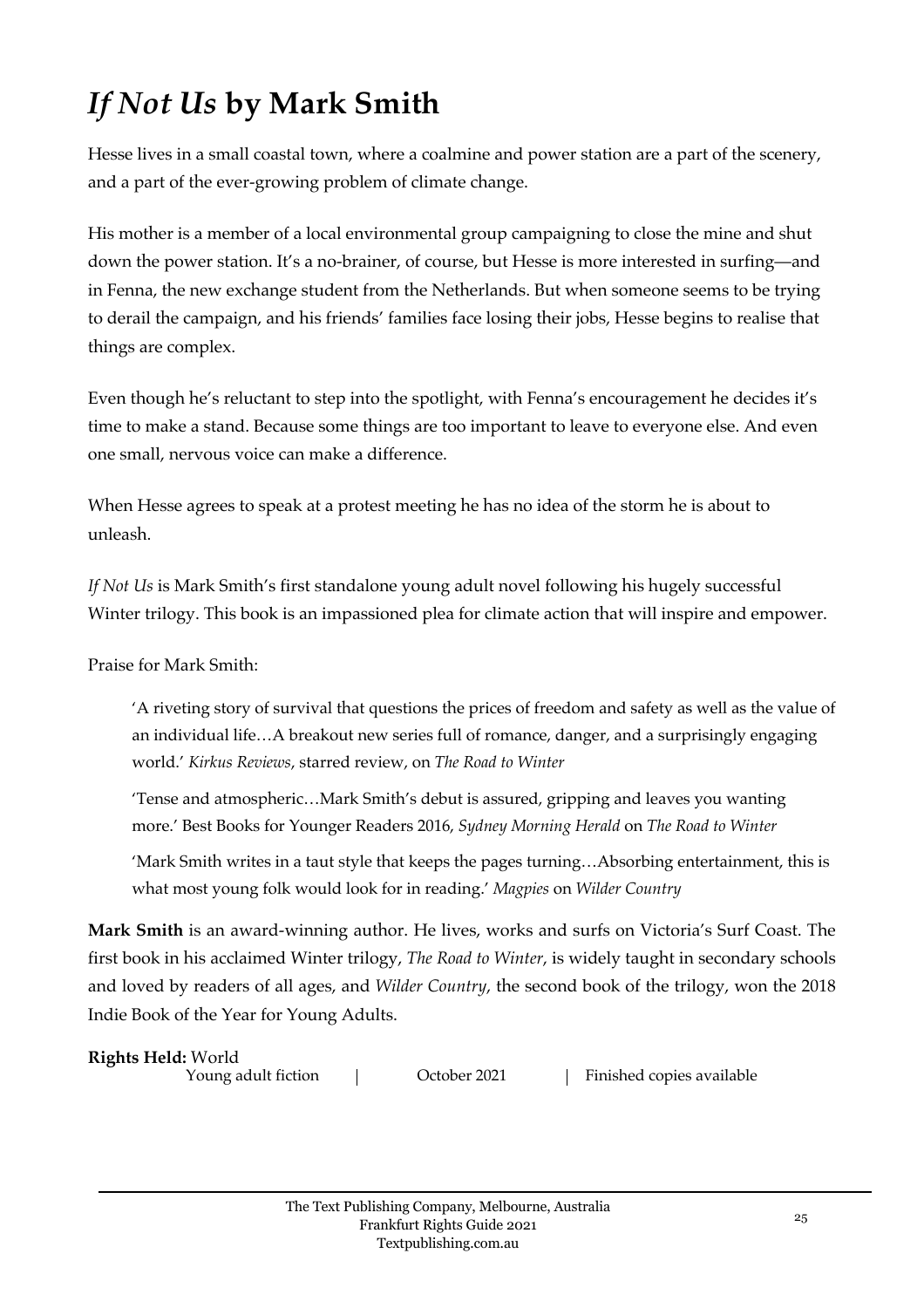# *The Brink* **by Holden Sheppard**

A brilliant new novel by a rising star of young adult fiction.

When Leonardo Kontos' friends cancel their end-of-school celebrations, his ambitious father arranges for him to go on a trip with another group of kids from his school. Geeky, asthmatic, shy and suffering from a serious panic disorder, Leonardo feels very awkward among the cool crowd.

When they arrive, full of dangerous energy, on a remote island, the teenagers quickly turn to drugs and alcohol to get the party started. When a local turns up dead, things quickly get out of hand. Scared that they will be accused, they leave their gruesome discovery on the beach. As morning breaks and the body is discovered, blame and fear set in.

Caught up in a messy situation of lies and coverups the teenagers quickly form unlikely alliances, turn on each other and expose powerful secrets, with devastating consequences.

*The Brink* is a dark and gritty novel that delves into masculinity, sexuality, mental health, drug and alcohol use, relationships and sex.

Praise for Holden Sheppard and *Invisible Boys*:

'The characters leap off the page, warts and all, and Sheppard writes with complexity and realism about sexual discovery, family and social rejection, coming of age (and coming out). A galvanising read for adolescents, and frank about the issues raised by queer teens in a way they'll appreciate.' *Sydney Morning Herald*

'Sheppard writes with unflinching honesty and an eye for authentic detail. It all makes for an impressive debut that's thoroughly deserving of the accolades it has received.' *Weekend West*

**Holden Sheppard** is an award-winning author born in Geraldton, Western Australia. His debut novel, *Invisible Boys* (Fremantle Press, 2019), was published to both critical and commercial success. *Invisible Boys* was shortlisted for the Victorian Premier's Literary Awards and was named a Notable Book by the Children's Book Council of Australia. The novel is currently in development as a television series.

**Rights Held:** World

August 2022 | Manuscript available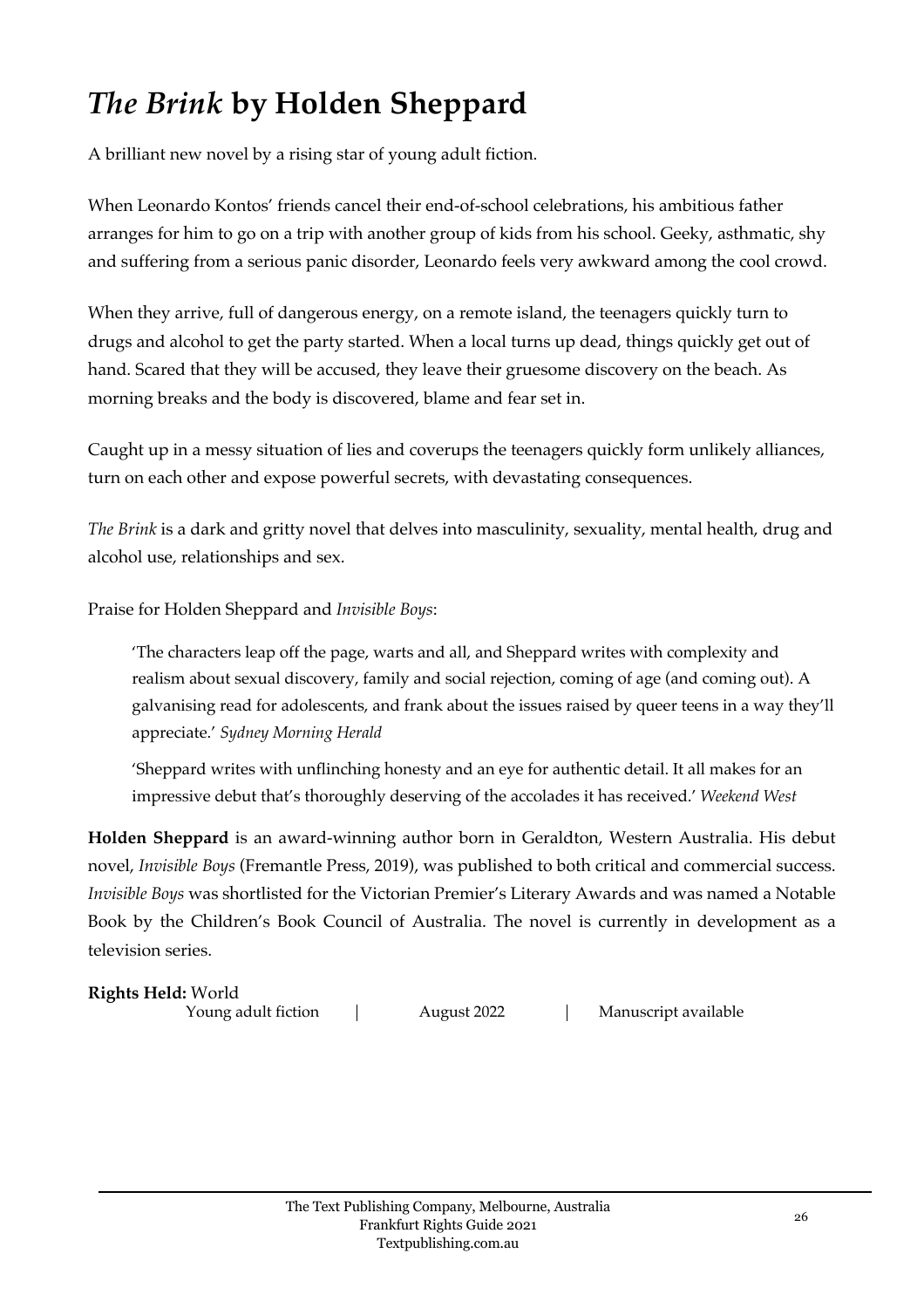## *Social Queue* **by Kay Kerr**

*Maia waves me over to her desk. It's one of the plush ones in the corner, and it's decorated as though she knows she is secure in her position here. Lots of photos, stacks of nice stationery. With her staggering ability to break exclusive news on the regular, it's no wonder.*

*'So it turns out you're a bit of a heartbreaker, Zoe Kelly,' she says, opening up a document filled with what look like web comments and links.*

Zoe has just finished school and started an internship at a local newspaper. Her first assignment is to write about romance, but where to begin? Zoe hasn't been in love. She doesn't think anyone has ever even liked her. So when her article is published and she's contacted by a number of young men who were interested in her in their schooldays, Zoe realises that somehow she had missed the social cues.

*Social Queue* is a funny-serious story about being a young autistic woman navigating the dating scene and sorting out complex and often confusing feelings on the road to finding love.

Kay Kerr's debut novel, *Please Don't Hug Me,* was beloved by readers for its portrayal of the life of an autistic teenager. Her second novel, *Social Queue*, is another heartwarming contemporary young adult novel with huge appeal for neuro-diverse and neuro-typical readers alike.

### Praise for *Kay Kerr:*

'A perceptive, honest, and warmly captivating romantic comedy that touched my heart. I adored it! ' Helen Hoang, author of *The Kiss Quotient*

'This book is beautifully intimate, and so authentic. You're going to love getting to know its central character, Erin. I'm so thrilled this book exists.' Claire Christian, author of *Beautiful Mess Gaps* on *Please Don't Hug Me*

'A moving and insightful story about finding your place in the world.' Nina Kenwood, author of *It Sounded Better in My Head Gaps* on *Please Don't Hug Me*

'This Australian debut about a young woman who is shaped—but not defined—by her autism, balances its funny and serious sides perfectly, and is a heartwarming read about self-acceptance and authenticity.' Leanne Hall, author of *The Gaps* on *Please Don't Hug Me*

**Kay Kerr** lives on the Sunshine Coast with her husband and daughter, and works as a freelance writer. Kay was writing the first draft of *Please Don't Hug Me*, her first novel, when she received her own autism-spectrum diagnosis.

| Rights Held: World |                     |
|--------------------|---------------------|
|                    | Young adult fiction |

on | October 2021 | Finished copies available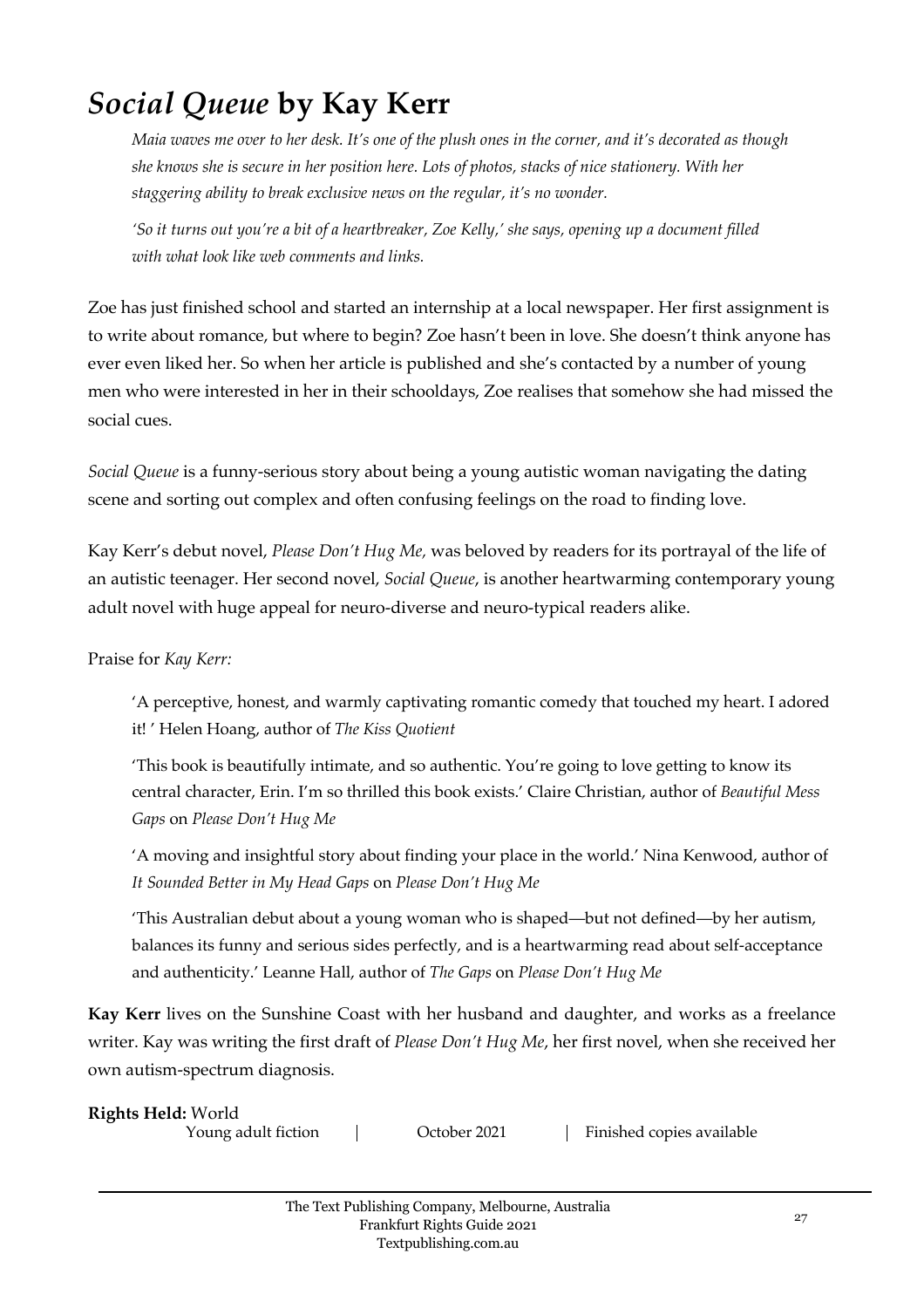## *Growing Up in Flames* **by Zach Jones**

*I've heard of Noah the way you hear about car accidents. A series of whispers, theories and rumours…*

Kenna's mother, Ava, was killed in a bushfire not long ago. Now Kenna's living with her uncle and his young family in the small town where Ava grew up, and she feels like an intruder.

Noah's mother has a mental illness that makes him both carer and jailer—constantly watchful, keeping things on an even keel.

One night Kenna sees the general store on fire, and a boy standing watching as it burns. It takes her a while to notice he's holding a petrol can, but then things move fast. She's tackled him and run off with his bag before she even knows what's happened.

The bag belongs to Noah, and he really wants it back.

Kenna wants something too. To make someone else burn the way her mum did.

And there's something she doesn't know: how Noah can help her find out the truth about her family.

**Zach Jones** has been an acrobat and a psychologist, and has taught Shakespeare in prisons, but his wife, Aneeka, is the best thing that ever happened to him. He spends his time running around after their six children and making up stories in his head. He completed his doctorate in creative writing at the University of the Sunshine Coast, and now lives on the north coast of NSW. This is his first novel.

**Rights Held:** World

March 2022 | Manuscript available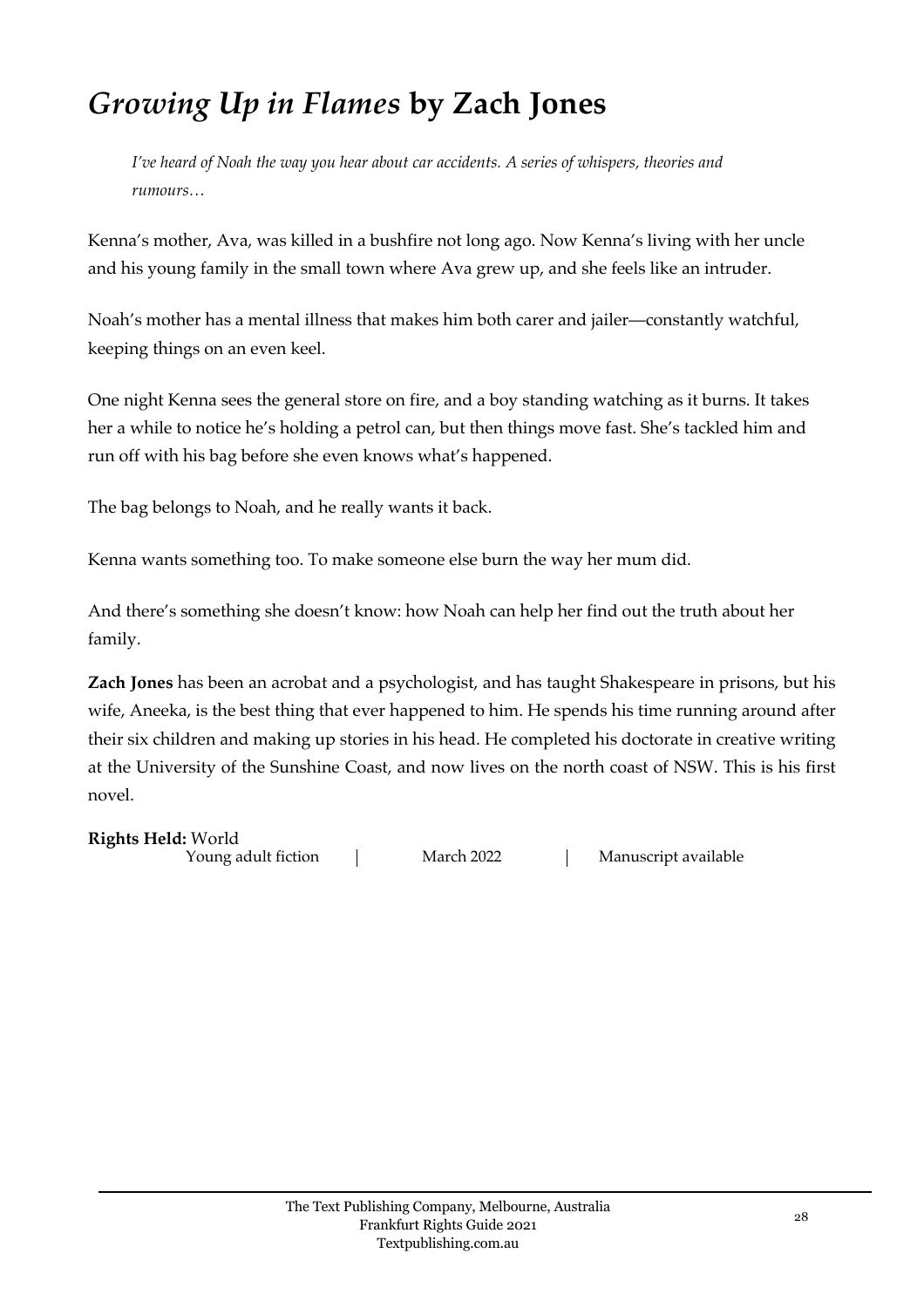## *The Museum of Broken Things* **by Lauren Draper**

*I didn't always live here. Not so long ago I was living in a thriving metropolis with more than one coffee shop on each block and four full bars of reception. I went to Heathmont High School, home to one thousand students, two best friends, a deeply average orchestra, and one cursed statue. Well, allegedly.*

Reece still isn't used to living in the small beachside town of Hamilton: she misses her old school, her old friends and her old life. She can't go back and she can't move: nothing feels right anymore. She's grieving the death of her beloved grandmother and wondering if she should give up on her dream of becoming a surgeon.

But when Reece inherits a strange artefact that belonged to her grandmother, she begins to unravel a mystery that might change the way she feels about everything around her, including her maddeningly attractive classmate, Gideon…

A lively, witty novel about letting go of the past and finding your place in the world, *The Museum of Broken Things* introduces a dazzling new voice in contemporary fiction.

**Lauren Draper** is a writer based in Melbourne. Her work has appeared in *Dumbo Feather* and *Kill Your Darlings*, and her commercial-fiction manuscript was longlisted in the 2019 Richell Prize. She has worked in the publishing industry for the past five years and is currently the marketing manager at Hardie Grant Egmont.

### **Rights Held:** World

Young adult fiction  $\vert$  June 2022 Manuscript available November 2021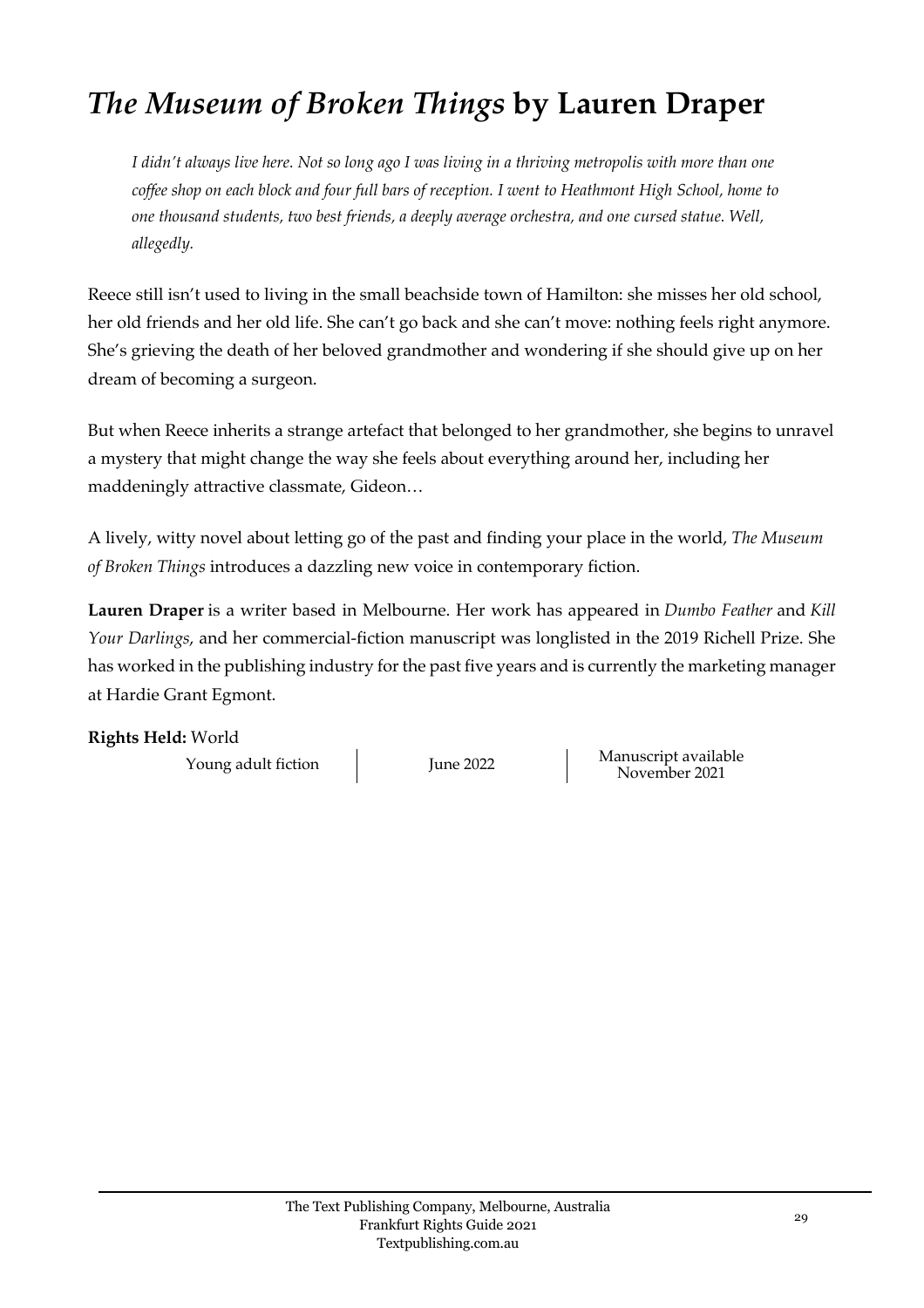## *All the Little Tricky Things* **by Karys McEwen**

It's the start of the summer holidays and eleven-year-old Bertie is worried. Next year she's going to a high school in the city, while all her friends stay behind in Merri, the small town she's lived in all her life.

To help her feel better prepared for high school, her best friend, Claire, makes a list of eleven tasks Bertie has to complete over the summer. They start working through the list together, but the tasks begin to reveal some of the cracks in their friendship.

Now Bertie's not even sure she'll have one friend by the end of the summer.

*All the Little Tricky Things* is a charming, heartfelt novel about a time when everything is changing, and a girl who's trying to make sense of it all.

**Karys McEwen** is the current president of the Victorian branch of the Children's Book Council of Australia. She is also a school librarian, and she is passionate about the role libraries and literature play in the wellbeing of young people. She has been a columnist for *Books+Publishing* and her work has appeared in library journals such as *FYI*, *Synergy* and *Connections*. *All the Little Tricky Things* is her debut middle-grade novel.

```
Rights Held: World
```
Middle-grade fiction | May 2022 Manuscript available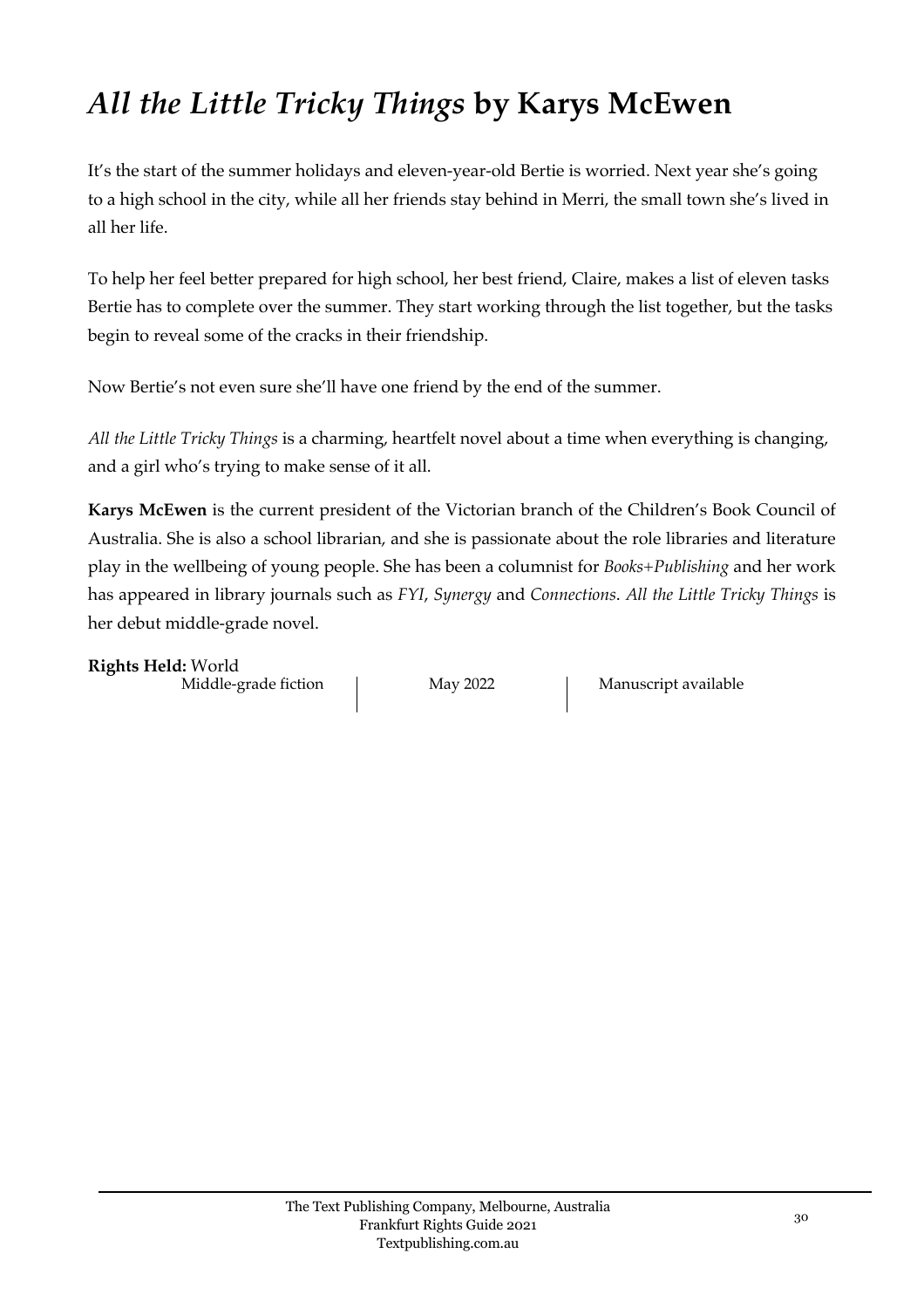## *Sugar* **by Carly Nugent**

*What's yours is yours for a reason. Luck has nothing to do with it.*

*Some people get exactly what they deserve. And, as it turns out, I deserve to be called Persephone. No simple-to-sound-out* Pride and Prejudice *style name like Elizabeth or Jane for me. Nope. Demi had to go Greek. Define 'Persephone'. Bringer of destruction. That pretty much sums it up.*

Persephone is angry. Angry that her life revolves around finger-prick tests, carbohydrate counts and insulin injections. Angry at Alexander Manson. Angry with her mum for lots of things, for nothing and for everything.

But most of all, she's angry with herself. For deserving it all. Because of what she did, or didn't do. Because one year ago she caused her dad's death.

But then Persephone finds a body on a bush path, a young woman she doesn't know but feels a strong connection to. And as she tries to find out what happened to Sylvia, Persephone begins to understand her own place in the complex interconnectedness of the universe.

*Sugar* is the story of a sixteen-year-old girl trying to make sense of the life-changing events that have sent her world into a spin, her search for a reason behind it all, and ultimately her acceptance of life's randomness.

**Carly Nugent** lives in Bright in Victoria. Her short fiction has featured in numerous publications, including the *Bellevue Literary Review* and *Award Winning Australian Writing*. Her first novel, *The Peacock Detectives*, won the Readings Children's Book Prize, was a CBCA Honour Book, and was shortlisted for the Text Prize, the Australian Book Design Awards and the Sisters in Crime Davitt Awards. *Sugar*, her first book for young adults, is inspired by her own experience of having type-1 diabetes.

**Rights Held:** World **Option publishers:** North America—HarperCollins Young adult fiction April 2022 Manuscript available

November 2021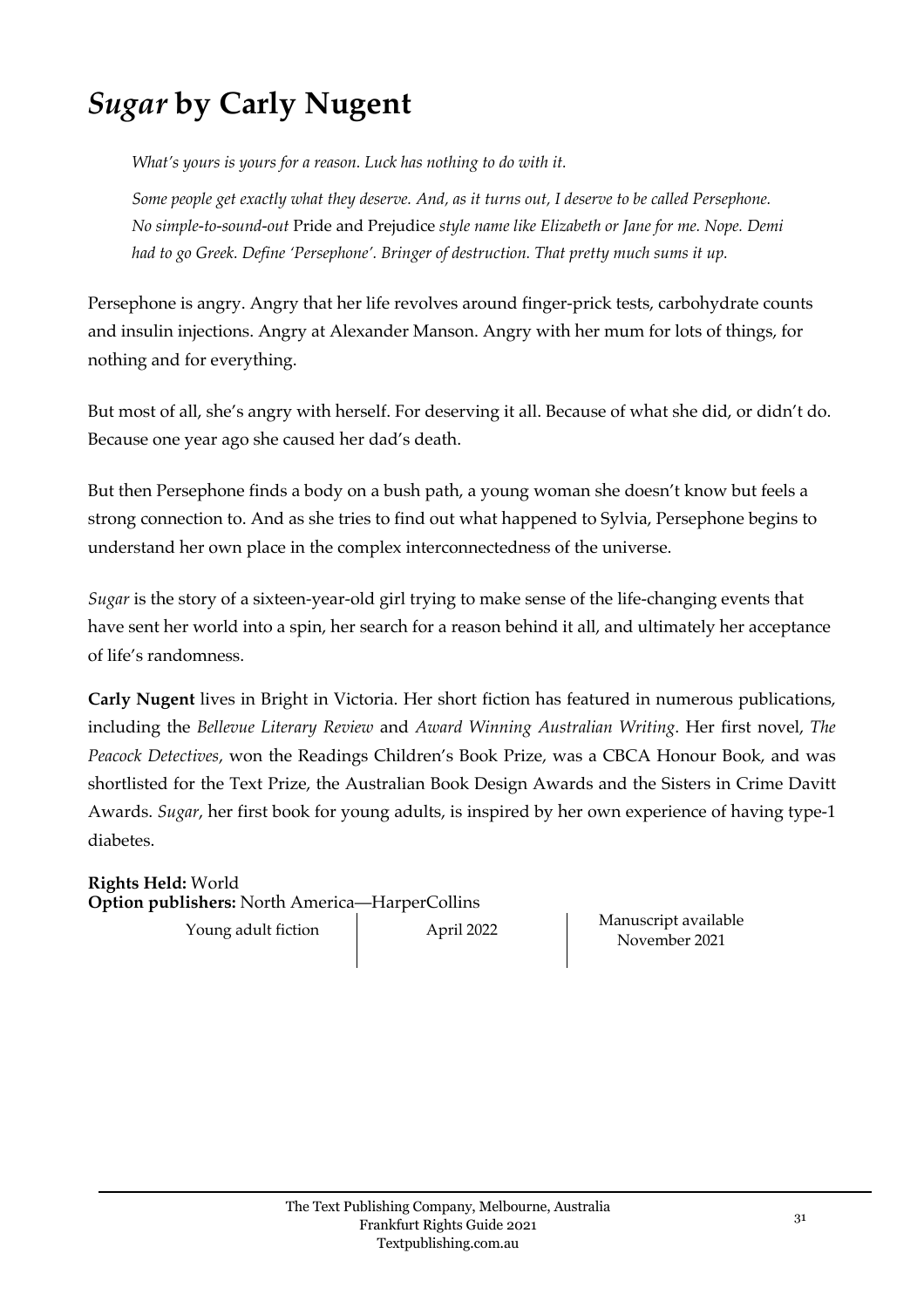## **Text Classics**

### *A Kindness Cup* **by Thea Astley, introduced by Kate Grenville**

Two decades after a massacre of local Aboriginal people, the former residents of a Queensland town have reunited to celebrate the progress and prosperity of their community—but Tom Dorahy, recently returned to his hometown, wants those responsible to own up to their actions. A reckoning with oppression, guilt and the weight of the past, *A Kindness Cup* is one of Thea Astley's greatest achievements.

'Smart, compassionate.' *New York Times*

### **Rights Held:** World

### *Lilian's Story* **by Kate Grenville, introduced by Toni Collette**

Inspired by the legendary Sydney bohemian Bea Miles, Kate Grenville's much-loved debut novel recounts the life of the irrepressible Lilian Una Singer: from wealthy middle-class girlhood under the rule of a monstrous father, to outspoken independence in adulthood, and eventually sleeping rough on the city's streets in later years, her spirit undaunted. Bold, exuberant and richly imaginative, *Lilian's Story* was acclaimed as a masterpiece on its publication in 1985. It is unforgettable.

'A work of considerable beauty and power…An uncompromising vision…told with honesty and virtuosity.' *New York Times Book Review*

### **Rights Held:** World

### *I for Isobel* **by Amy Witting, introduced by Charlotte Wood**

Born into a world without welcome, Isobel observes it as warily as an alien trying to pass for a native. Her collection of imaginary friends includes the Virgin Mary and Sherlock Holmes. Later she meets Byron, W. H. Auden and T. S. Eliot.

'Amy Witting is comparable to Jean Rhys, but she has more starch, or vinegar. The effect is bracing.' *New Yorker*

**Rights Held:** World

**Rights Sold:** Japan—Iwanami Shoten Publishers; Italy—Garzanti

## *The Quiet Earth* **by Craig Harrison, introduced by Bernard**

### **Beckett**

John Hobson wakes one morning to find his watch stopped at 6.12. The streets are deserted, there are no signs of life or death anywhere, and every clock he finds has stopped: at 6.12. Is Hobson the last person left on the planet? Inventive and suspenseful, *The Quiet Earth* is a confronting journey into the future—and a dark past.

'Excellent…The inevitability of the horror has a Hitchcock quality.' *Listener*

**Rights Held:** World **Rights Sold:** Film—Triptych Pictures; Turkey—Ayrinti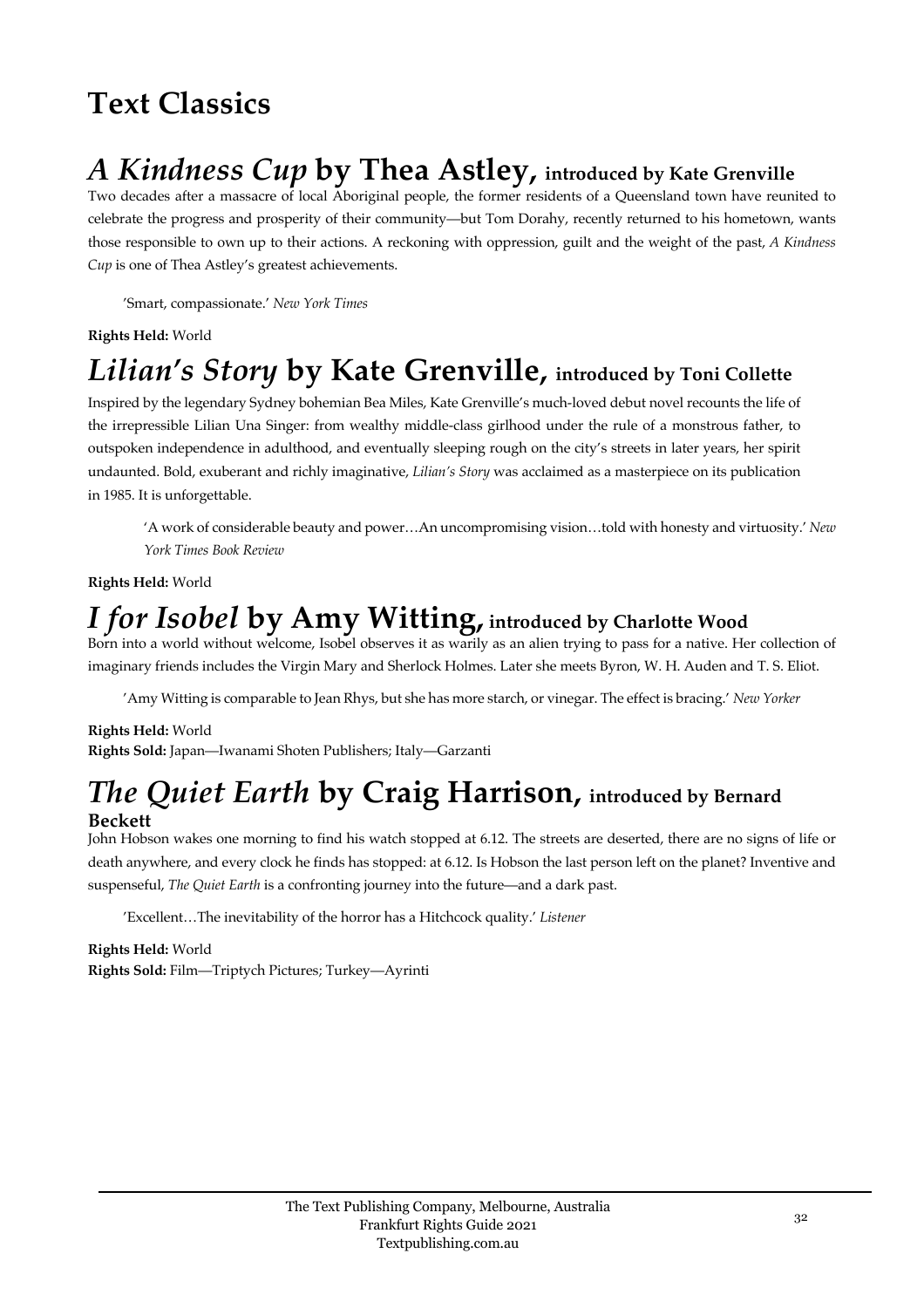### **Text Publishing Agents**

#### **Baltic Region**

Tatjana Zoldnere Andrew Nurnberg Associates PO Box 77, Riga LV 1011, Latvia Phone: +371 6 7506 495 Email: zoldnere@anab.apollo.lv

#### **Brazil**

Laura Rif The Riff Agency Avenida Calógeras, no. 6, sala 1007, Centro, Rio de Janeiro RJ, 20030-070, Brazil Phone: +55 21 2287 6299 Email: laura@agenciarif.com.br

### **China, Taiwan and South East Asia**

Gray Tan The Grayhawk Agency 5F, No. 109-7, Sec 3 Xinyi Road, Taipei 10658 Taiwan Phone: +886 2 2705 9231 Email: grayhawk@grayhawk-agency.com

#### **Czech Republic and Slovak Republic**

Kristin Olson Kristin Olson Literary Agency Klimentská 24, 110 00 Praha 1 Czech Republic Phone +420 222 582 042 Email: kristin.olson@litag.cz

#### **France**

Eliane Benisti Eliane Benisti Agency 80 Rue des Saints-Pères 75007 Paris, France Phone: +33 1 42 22 85 33 Email: eliane@elianebenisti.com

#### **German Language**

Christian Dittus [adult titles] Antonia Fritz [children's & YA titles] Paul & Peter Fritz AG Seefeldstrasse 303, CH-8008, Zürich, Switzerland Phone: +41 1 44 388 4140 Email: afritz@fritzagency.com Email: cdittus@fritzagency.com

#### **Greece**

Evangelia Avioniti Ersilia Literary Agency Phone: +30 693 8454 332 Email: info@ersilialit.com

#### **Hungary**

Peter Bolza Kátai & Bolza Literary Agents H-1056 Budapest, Szerb u. 17-19 Hungary Phone: +36 1 456 0313 Email: peter@kataibolza.hu

### **Israel**

Beverley Levit The Israeli Association of Book Publishers 29 Carlebach Street Tel Aviv, 67132, Israel Phone: +972 3 5614121 (ext 123) Email: rights1@tbpai.co.il

### **Italy**

Erica Berla Berla & Griffini Rights Agency via Gian Giacomo Mora 7, 20123 Milano, Italy Phone: +39 02 80 50 41 79 Email: berla@bgagency.it

### **Japan**

Maiko Fujinaga Japan Uni Agency, Inc. Tokyodo Jinbacho, no. 2 Building 1-27 Kanda Jinbo-cho Chiyoda-ku, Tokyo 101-0051, Japan Phone: +81 3 3295 0301 Email: maiko.fujinaga@japanuni.co.jp

Hamish Macaskill The English Agency (Japan) Ltd. Sakuragi Bldg. 4F 6-7-3 Minami Aoyama, Minato-ku Tokyo 107-0062, Japan Phone: +81 3 3406 5385 Email: hamish@eaj.co.jp